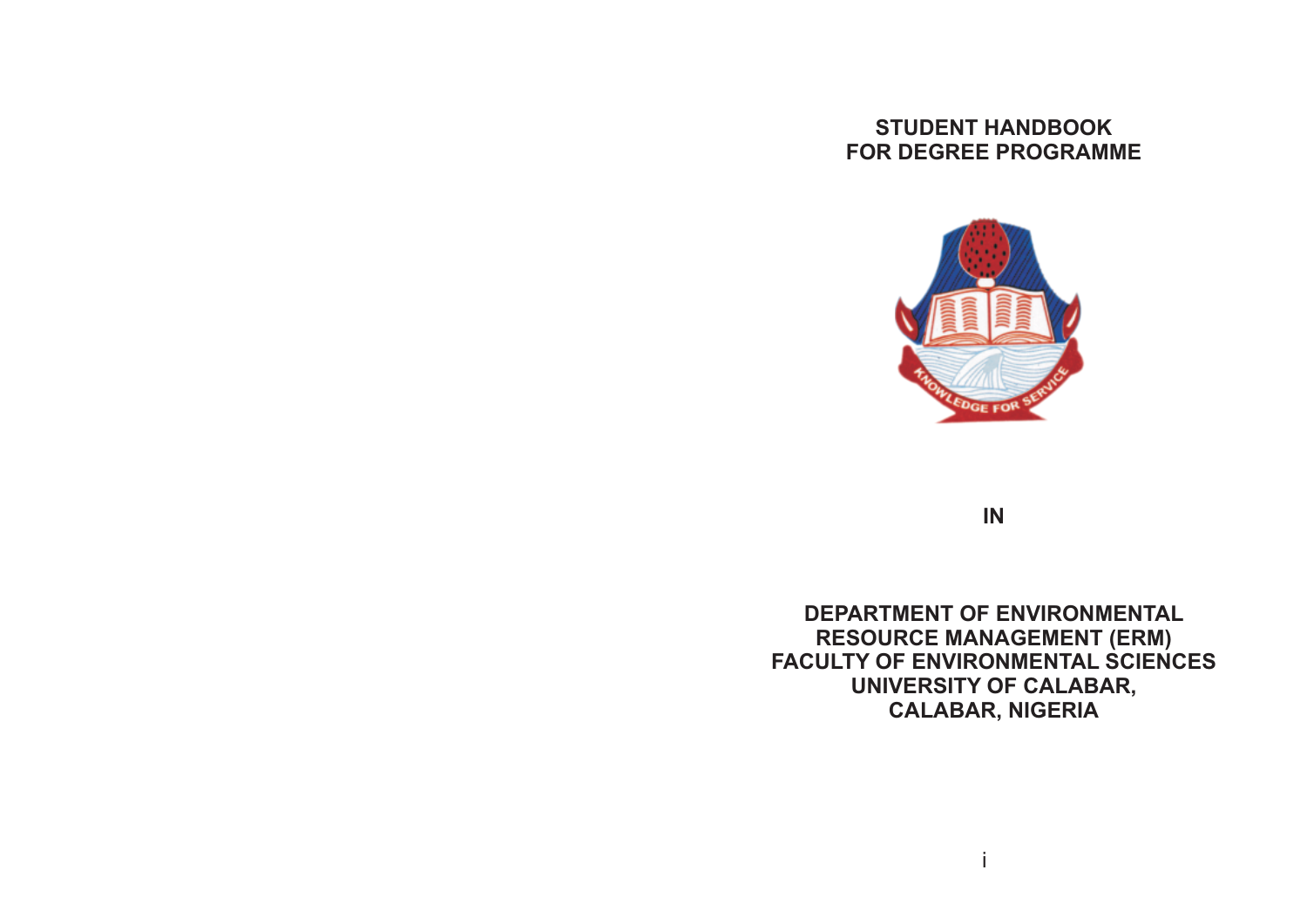# **TABLE OF CONTENTS**

#### **PAGE**

| Preface |                                            |  |  | iii |
|---------|--------------------------------------------|--|--|-----|
| History |                                            |  |  | 1   |
|         | Academic content                           |  |  | 2   |
|         | Programme Title, Philosophy and Objectives |  |  |     |
|         |                                            |  |  |     |
|         | <b>Admission Requirement</b>               |  |  | З   |
|         | Degree Requirements                        |  |  | 4   |
|         | <b>Course Contents</b>                     |  |  | 18  |
|         | <b>Programme Content</b>                   |  |  |     |
|         | Registration                               |  |  | 35  |
|         | <b>Examination Regulations</b>             |  |  | 37  |
|         | <b>Academic Staff</b>                      |  |  | 40  |
|         | <b>Administrative Staff</b>                |  |  | 43  |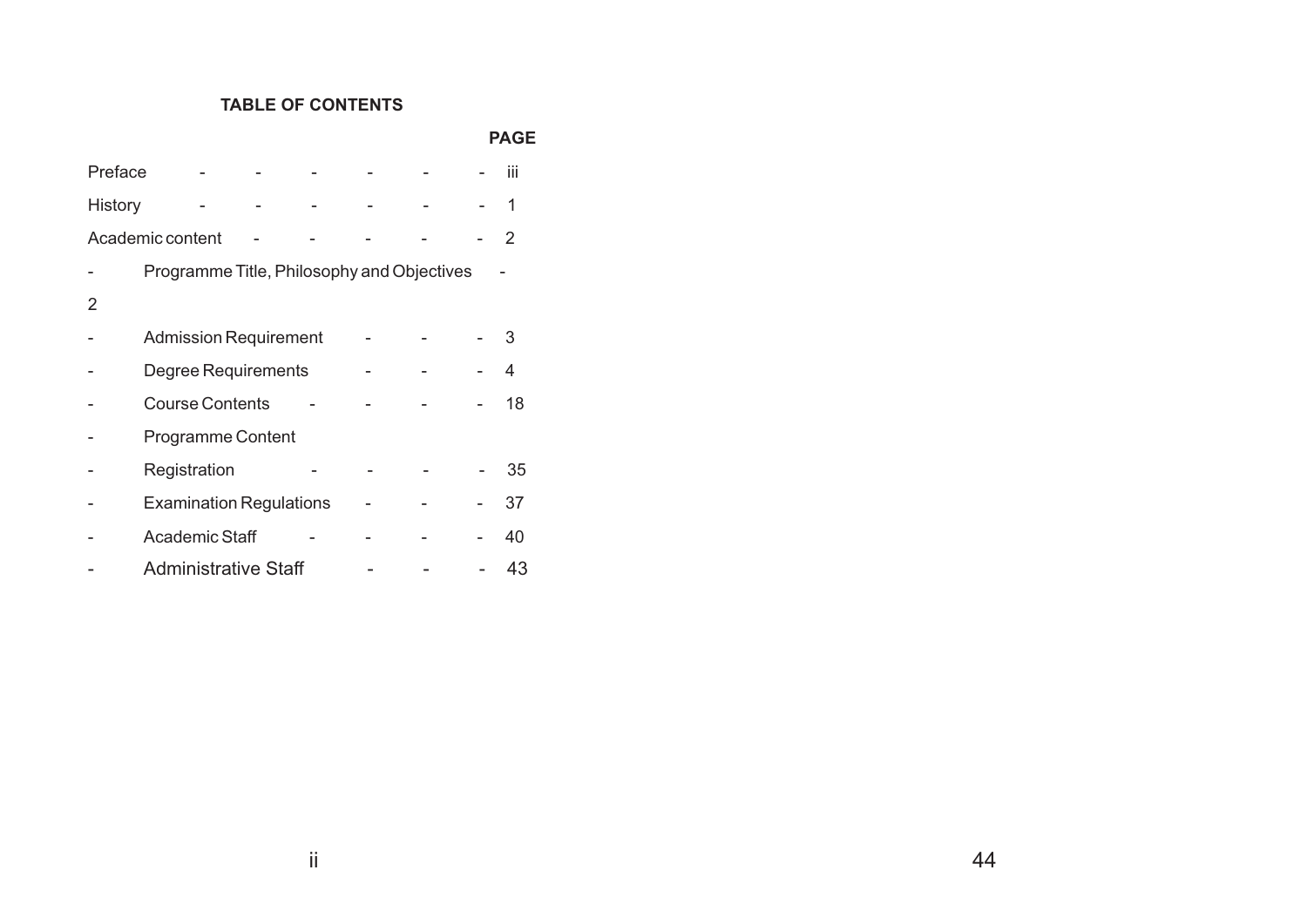### **NON TEACHING STAFF**

| <b>S/N</b> | <b>NAME</b>             | <b>QUALIFICATION</b>         | <b>DESIGNATION</b>          |
|------------|-------------------------|------------------------------|-----------------------------|
|            | <b>GODWIN MARK ETUK</b> | NCE-PHYSICS/CHEMISTRY        | <b>ASSISTANT CHIEF</b>      |
|            |                         | B.SC. (ED) PHYSICS           | <b>EXECUTIVE OFFICER</b>    |
| $\gamma$   | OHENHEN I. EVELYN       | <b>B.Sc. MATHS EDUCATION</b> | <b>SENIOR EXECUTIVE</b>     |
|            |                         |                              | <b>OFFICER</b>              |
| 3          | MR. DONATUS ENANG       | FSLC, GCE/OL, DIP.           | <b>HIGHER EXECUTIVE</b>     |
|            | <b>EWON</b>             | SOCIAL WORK (BSW)            | <b>OFFICER</b>              |
|            | AKPAN FAITH NATHANIEL   | FSLC, WAEC, DIP. COMPUTER    | <b>COMPUTER OPERATOR II</b> |
| 5          | MR. EGBULA JOHN ELE     | OND, ENVIRONMENTAL           | ASST. TECH. OFFICER II      |
|            |                         | MANAGEMENT TECHNOLOGY        |                             |

#### **PREFACE**

The Department of Environmental Resource Management (ERM) is positioned to provide knowledge, skills tools and awareness pertaining to environmental sustainability and human environment interactions in order to improve and maintain the function of environmental systems and protect human health. The Environmental Resource Management programme has been on for the past twenty years but as a unit under the Department of Geography and Environmental Science. However, the emergence of the Faculty of Environmental Sciences in the University of Calabar, brought about the transition of the unit into a full-fledged Department and subsequent appointment of an Acting Head of Department to run the day to day administration of the Department.

Environmental Resource Management focuses on environmental issues and expands from the lower atmospheric boundary to the lower depth of circulating groundwater, which includes vegetation, urban infrastructure, soil, sediments, vadose and saturated zones. The research and degree programmes are grounded in a strong basic science and studies in environment.

A cross section of our students have built capacity to address emerging environmental issues of local to global significance, including climate change, contaminant remediation, and the sustainable management of land and water resources. This first edition of the ERM handbook in the Department of Environmental Resource Management is intended to serve as a guide to students, staff and general public, who are interested in familiarizing themselves with the B.Sc. programme in Environmental Resource Management of University of Calabar, Calabar. The handbook provides detailed information on the programme philosophy, objectives, entry qualifications, degree requirements course structure and contents.

Students are particularly advised to avail themselves with information in the handbook in order to be acquainted with the basic requirements of the programme. Finally, I appreciate my colleagues who stood by me to ensure that the programme handbook is up scaled to the present standard.

**Dr. Devalsam Imoke Eni**

Ag. Head of Department October, 2018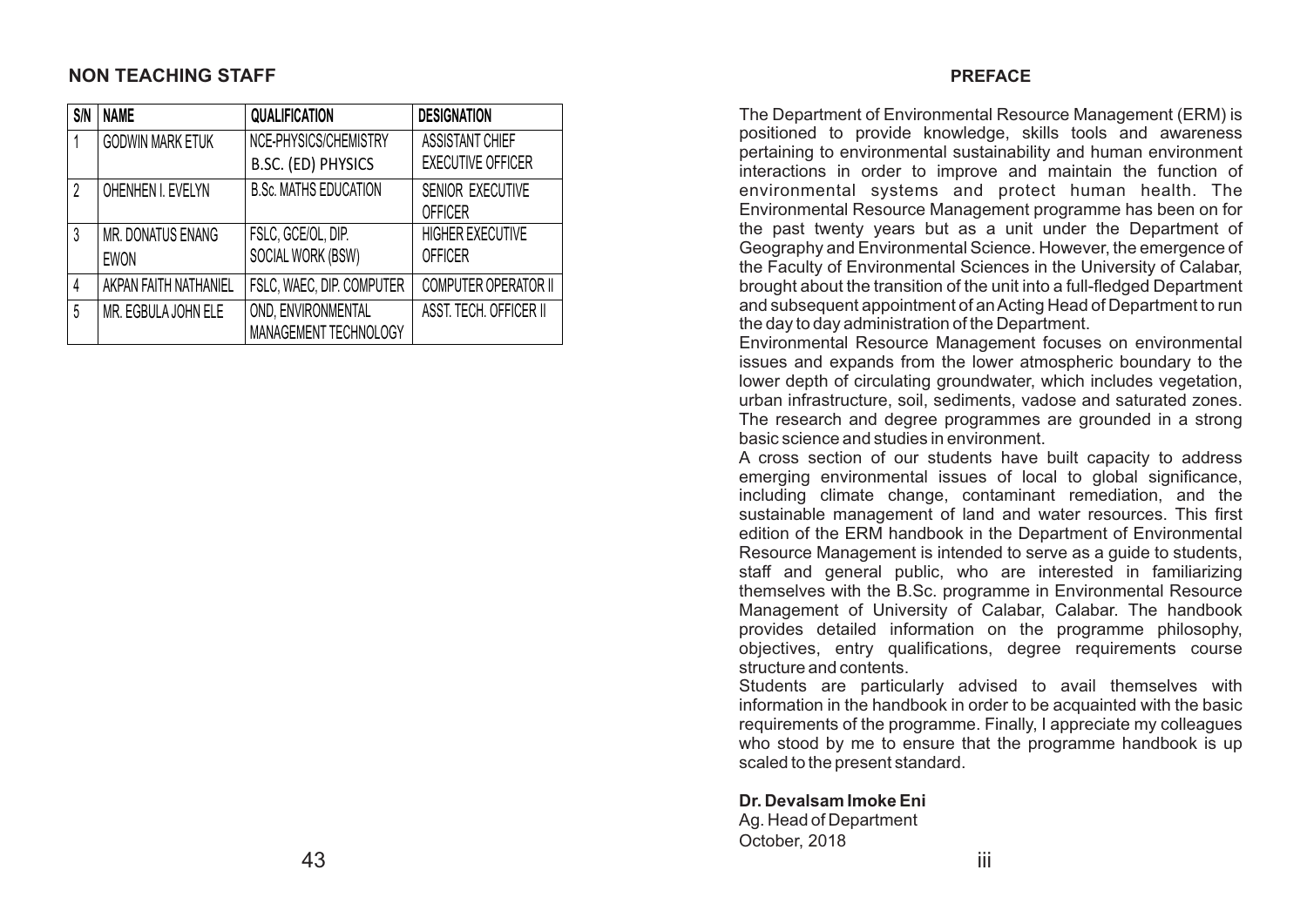#### **HISTORYOF THE PROGRAMME**

The B.Sc programme in Environmental Resource Management (ERM) came into existence in response to global, regional and local concerns about the wanton exploitation of the earth's resources and the subsequent destruction of the environment. The ERM programme was established under the headship of Dr. A. E. Ntukidem in August, 1998, with Mr. I. A. Animashaun serving briefly as the programme's first co-ordinator. Since then, the programme has been handled by the following heads and coordinators:

| <b>Period</b>                                                        | <b>Head of Department</b> | <b>Co-ordinator of Programme</b>                     |  |  |
|----------------------------------------------------------------------|---------------------------|------------------------------------------------------|--|--|
| 1998-1998                                                            | Dr. A. E. Ntukidem        | Mr. I.A. Animashaun                                  |  |  |
| 1998 - 2000                                                          | Engr. E. U. Esin          | Dr. E. J. Aniah                                      |  |  |
| $2000 - 2003$                                                        | Prof. M. O. Ebong         | Mr. I. A. Animashaun                                 |  |  |
| $2003 - 2005$                                                        | Dr. I. J. Ekpoh           | Rev. Dr. D. D Eni                                    |  |  |
| $2005 - 2008$                                                        | Prof. F. E. Bisong        | Mr. B. J. Bassey                                     |  |  |
| $2008 - 2010$                                                        | Dr I. A. Animashaun       | Dr. (Mrs) Andrew-Essien                              |  |  |
| Oct. 2010-Jan. 2011                                                  | Prof Bassey B. Eze        | Dr. (Mrs.) E. E. Andrew-Essien                       |  |  |
| Jan 2011-2013                                                        | Rev. Dr. D. D. Eni        | Dr. A. O. Ajake                                      |  |  |
| 2013-March, 2015                                                     | Dr. A. O. Ajake           | Dr. (Mrs.) Joy E. Atu                                |  |  |
| Assoc. Prof. F. I. Okpiliya Dr. I. C. Ekwok<br>March, 2015-Jan, 2017 |                           |                                                      |  |  |
| Feb. 2017 – present                                                  |                           | Assoc. Prof. A. I. Afangideh Dr. (Mrs.) Violet Eneyo |  |  |

During the period 1998 to the present, which can be considered as the formative era, the programme has witnessed rapid growth in student numbers with enrolment exceeding 300 students per session. There has also emerged a number of scholarly publications. The strength of the programme derives from the large pool of intending scholars within the University of Calabar catchment area, who are interested in the Earth's environment. Yearly, applications in excess of two thousand seeking placement in the programme are received. The most promising environmental candidates are selected through a process, which includes an aptitude test. Another strength of the programme is the multidisciplinary approach of study in which students are exposed to theoretical and practical courses not only in Environmental Resource Management, but also in allied departments such as Chemistry, Physics, Computer Science, Microbiology, Mathematics, Geology, Oceanography, Agriculture, Sociology, Economics and Political Science. Within its short period of existence, the ERM programme has contributed to nation building by graduating several

#### **INTER-FACULTY/INTER-DEPARTMENTAL TEACHING STAFF**

| S/N             | <b>NAME</b>        | <b>SPECILAIZATION</b>       | <b>DEPT</b>         | QUAL.       | <b>RANKS</b>     |
|-----------------|--------------------|-----------------------------|---------------------|-------------|------------------|
| 1               | PROF. A. OBIEKEZIE | <b>MARINE BIOLOGY</b>       | <b>OCEANOGRAPHY</b> | B.SC, Ph.D  | <b>PROFESSOR</b> |
| $\overline{2}$  | PROF. U. AMALU     | <b>SOIL STUDIES</b>         | SOIL SCIENCE        | B.SC, M.SC, | <b>PROFESSOR</b> |
|                 |                    |                             |                     | Ph.D        |                  |
| $\mathfrak{z}$  | PROF. M.U. ONU     | ACOUSTICS/COMM              | <b>PHYSICS</b>      | M.Phil.,    | <b>PROFESSOR</b> |
|                 |                    | <b>UNICATION</b>            |                     | Ph.D        |                  |
| $\overline{4}$  | PROF. ABANG        | <b>ENVIRONMENTAL</b>        | AGRIC, ECONS        | B.SC, M.SC, | <b>PROFESSOR</b> |
|                 |                    | <b>ECONOMICS</b>            |                     | Ph.D        |                  |
| 5               | DR. AKPANIDIOK     | SOIL                        | SOIL SCIENCE        | B.SC, M.SC, | <b>ASSOCIATE</b> |
|                 |                    | <b>CLASSIFICATION &amp;</b> |                     | Ph.D        | <b>PROFESSOR</b> |
|                 |                    | POLLUTION                   |                     |             |                  |
| $6\phantom{.}6$ | PROF. N. E. ESSIEN | <b>ENVIRONMENTAL</b>        | <b>GEOLOGY</b>      | B.SC, M.SC, | <b>PROFESSOR</b> |
|                 |                    | <b>GEOLOGY</b>              |                     | Ph.D        |                  |
| $\overline{1}$  | PROF. (MRS) N.     | <b>GENDER ISSUES IN</b>     | <b>EDUCATION</b>    | B.SC, M.SC, | <b>PROFESSOR</b> |
|                 | <b>BISONG</b>      | <b>ENVIRONMENT</b>          |                     | Ph.D        |                  |
| 8               | PROF. OGOGO        | <b>WILDLIFE</b>             | <b>FORESTRY</b>     | B.SC, M.SC, | <b>PROFESSOR</b> |
|                 |                    | <b>CONSERVATION</b>         |                     | Ph.D        |                  |
| 9               | DR. SHIYAM         | ECO-TOURISM                 | <b>FORESTRY</b>     | B.SC, M.SC  | <b>ASSOCIATE</b> |
|                 |                    |                             |                     |             | <b>PROFESSOR</b> |
| 10              | DR. ODOK           | <b>BIODIVERSITY</b>         | <b>AGRICULTURE</b>  | B.Sc.       | <b>ASSOCIATE</b> |
|                 |                    | <b>CONSERVATION</b>         |                     | M.Sc., Ph.D | <b>PROFESSOR</b> |
| 11              | DR. ASIKONG, E.    | <b>ENVIRONMENTAL</b>        | <b>MICROBIOLOGY</b> | B.SC, M.SC, | <b>ASSOCIATE</b> |
|                 |                    | <b>MICROBIOLOGY</b>         |                     | Ph.D        | <b>PROFESSOR</b> |
| 12              | DR. (BARR.) VICTOR | <b>ENVIRONMENTAL</b>        | LAW                 | LLB, B.Sc., | <b>SENIOR</b>    |
|                 | <b>OFFIONG</b>     | LAW                         |                     | M.Sc, Ph.D  | <b>LECTURER</b>  |
| 13              | MR. GEORGE         | AGRO-FORESTRY               | <b>AGRICULTURE</b>  | B.SC, M.SC  | LECTURER I       |
| 14              | DR. MRS. UGBE      | POLLUTION/                  | LAW                 | LLB,        | <b>ASSOCIATE</b> |
|                 |                    | <b>LANDLAW</b>              |                     |             | <b>PROFESSOR</b> |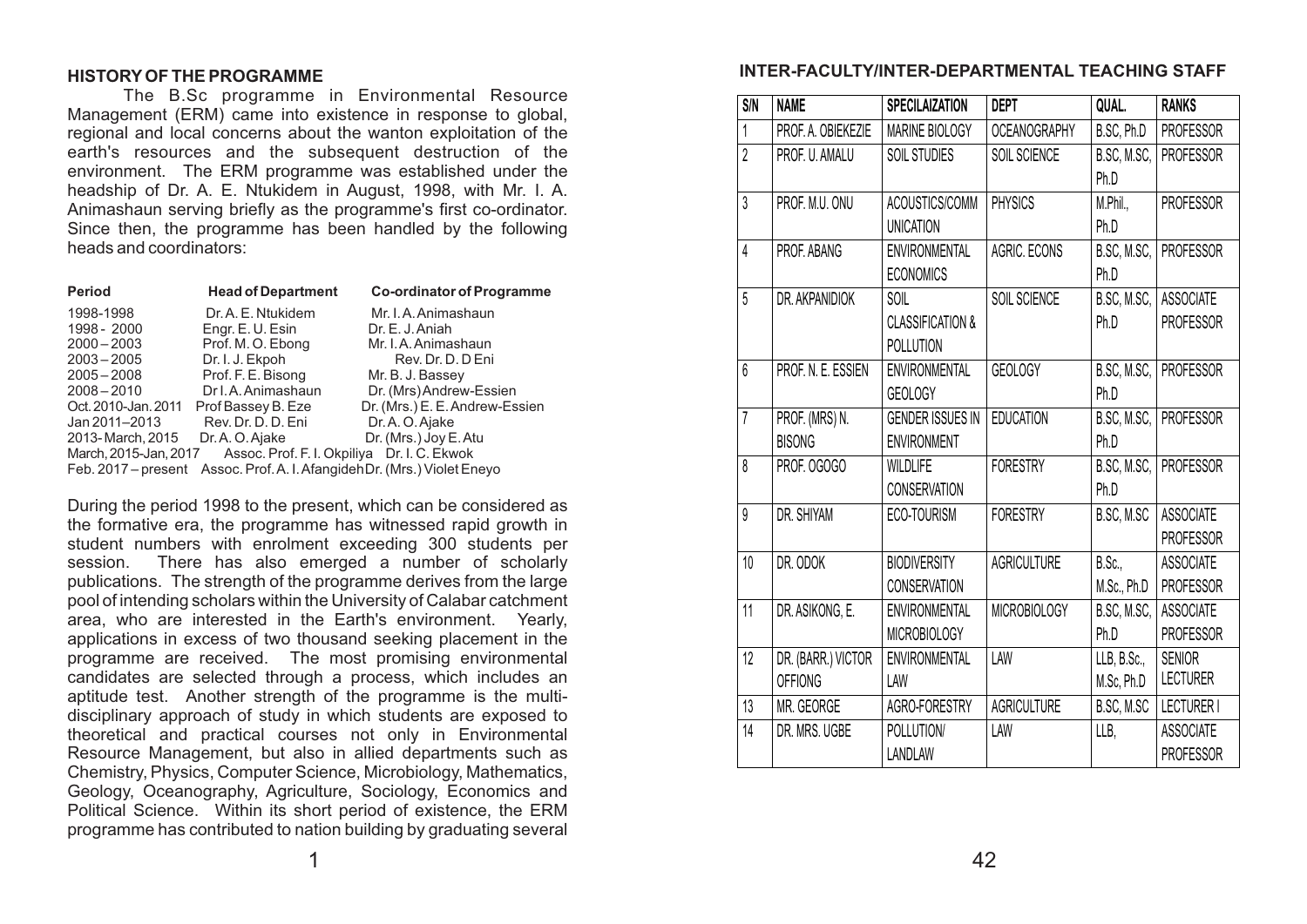| 11 | MR. DIGHA, OPAMINOLA N.              | <b>LECTURER II</b> | <b>ENVIRONMENTAL</b>         |
|----|--------------------------------------|--------------------|------------------------------|
|    | B.Sc. (PORT HARCOURT), M.Sc. (ABIA), |                    | <b>MANAGEMENT</b>            |
|    | Ph.D (IN PROGRESS)                   |                    |                              |
| 12 | MR. IGELLE EVARISTUS IDAGA           | <b>ASSISTANT</b>   | <b>ENVIRONMENTAL</b>         |
|    | B.Sc. (CALABAR), M.Sc. (COVENTRY,    | <b>LECTURER</b>    | <b>MANAGEMENT</b>            |
|    | UK)                                  |                    |                              |
| 13 | MRS JOY WILLIAM UNDIE ATSA B.Sc.,    | <b>ASSISTANT</b>   | <b>CLIMATE &amp; SOCIETY</b> |
|    | M.Sc (CALABAR)                       | <b>LECTURER</b>    |                              |
| 14 | MR. OKPUTU JOSEPH SIMON              | <b>ASSISTANT</b>   | <b>BIOGEOGRAPHY</b>          |
|    | B.Sc., M.Sc (CALABAR)                | <b>LECTURER</b>    |                              |
| 15 | MR. ABERTIANBE, CHROSTOPHER          | <b>ASSISTANT</b>   | RENEWABLE ENERGY             |
|    | AKOMAYE B.ENG(FUTMINNA), M.Sc        | <b>LECTURER</b>    |                              |
|    | (DURHAN)                             |                    |                              |
| 16 | MR. ARIKPO IKPI                      | <b>ASSISTANT</b>   | <b>ENVIRONMENTAL</b>         |
|    | B.Ed. (CALABAR), M.Sc (FUTY)         | <b>LECTURER</b>    | MANAGEMENT                   |
| 17 | MR. ONUOHA EDWIN                     | <b>ASSISTANT</b>   | <b>BIOGEOGRAPHY</b>          |
|    | B.Sc., M.Sc (CALABAR)                | <b>LECTURER</b>    |                              |
| 18 | MR PETER OJUGBO AGU                  | <b>GRADUATE</b>    | <b>ENVIRONMENTAL</b>         |
|    | B.Sc. (CALABAR)., M.Sc In Progress   | <b>ASSITANT</b>    | <b>MANAGEMENT</b>            |

batches of environmental scientists. The programme also has a tradition of students and staff conducting researches which are useful to the society and environment.

The birth of Faculty of Environmental Sciences from the Faculty of Social Sciences in the University of Calabar through the pronouncement of the Vice Chancellor Prof. Zana Akpagu, at Senate meeting brought about the transition of the Environmental Resource Management Unit into a full-fledged department and the subsequent appointment of an Acting Head of Department. Dr. Devalsam Imoke Eni, the pioneer acting Head of Department was appointed on 12<sup>th</sup> October, 2018.

#### **ACADEMIC CONTENT:**

#### **(a) Vision**

The production of excellent research and consistently high quality graduates.

# **(b) Mission**

To employ intellectual resources in Environmental Resource Management for teaching and production of highly competent graduates.

# **(c) Philosophy**

To provide liberal education on knowledge of the environment and acquisition of skills for management of the earth's resources through provision of necessary man-power for institutions involved in environmental related problem-solving and society in general.

# **(d) Objectives**

The principal objective of the degree programme in Environmental Resource Management is to discover, describe, explain and interpret environmental problems, especially in the areas of environmental degradation, environmental pollution, land use, and management of environmental resources.

The specific details of this objective are as follows:

- i) To contribute to liberal education of the university by disseminating environmental knowledge through teaching, oral presentations, field and laboratory work, and scholarly publications.
- ii) To equip students with suitable analytical and technical skills required for tackling environmental problems, focusing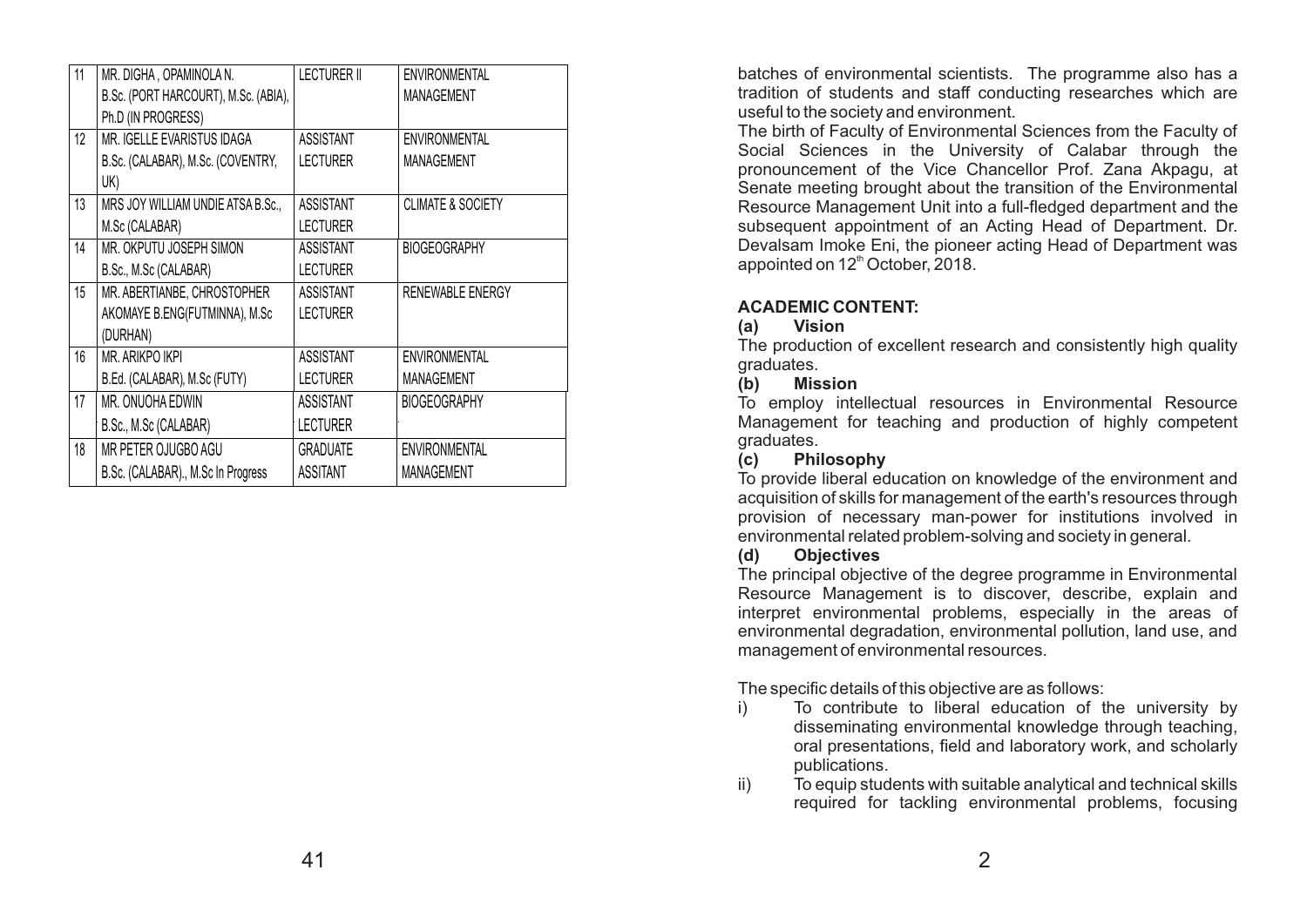specifically on the linkages that exist between natural and man-made environments.

- iii) To provide undergraduate students with thorough grounding in the discipline of environmental management, thus, meeting the need for professional expertise.
- iv) To respond to the needs of society by applying specialized knowledge and expertise to solving or mitigating local, state, national and global environmental problems.

### **(e) ADMISSION REQUIREMENTS**

# **i) FOUR YEAR PROGRAMME (UME)**

Candidates must have credit in English Language, mathematics and any two from science and social science subject at the Senior Secondary Certificate Level in addition to fulfilling the University entry requirements of five credits including mathematics and English with any other three subjects from the following: geography, Biology, Chemistry, Physic, Fine Art, Economics, Government, Tourism, Agriculture etc the social science and/or science subjects.

#### **ii) DIRECT ENTRY: 3 YEAR PROGRAMME**

In addition to the requirements in e(i) above, direct entry applicants who seek admission to pursue a degree in Environmental Resource Management under the 3 year programme, must have passed three subjects at the General Certificate in Education ('A' Level) or the Higher School Certificate Examination or its equivalent. Candidates who possess the NCE, HND/B.Sc in relevant disciplines are also eligible for admission.

### **(f) ACADEMIC ATMOSPHERE**

Formal lectures begin in Year One and end in the 4th (final year). Lectures go along with tutorials, and continuous assessment exercises, quiz and term papers. At least two continuous assessment exercises must be done per course per semester. During the third year, students go on Students' Industrial Work Experience Scheme (SIWES) course with relevant establishments. On completion, students are expected to write independent reports on their experiences, while their employers also report on them.

# **ACADEMIC STAFF**

| S/N            | <b>NAME AND QUALIFICATIONS</b>       | <b>STATUS AND</b>  | <b>SPECIALIZATION</b>              |
|----------------|--------------------------------------|--------------------|------------------------------------|
|                |                                      | <b>RANK</b>        |                                    |
| 1              | Dr. DEVALSAM IMOKE ENI               | <b>SENIOR</b>      | GEOMORPHOLOGY,                     |
|                | B.Sc., M.Sc., Ph.D (CALABAR)         | <b>LECTURER</b>    | <b>HYDROLOGY &amp;</b>             |
|                |                                      |                    | <b>ENVIRONMENTAL</b>               |
|                |                                      |                    | <b>MANAGEMENT</b>                  |
| $\overline{2}$ | PROF. E. J. ANIAH;                   | <b>PROFESSOR</b>   | POPULATION, TOURISM &              |
|                | B.Sc., (MAIDUGURI); M.Sc. (JOS)      |                    | <b>ENVIRONMENTAL</b>               |
|                | Ph.D (DURHAM)                        |                    | <b>MANAGEMENT</b>                  |
| 3              | PROF. IMOH J. EKPOH;                 | <b>PROFESSOR</b>   | APPLIED CLIMATOLOGY & ENV.         |
|                | B.Sc., M.Sc., (CALABAR);             |                    | <b>MANAGEMENT</b>                  |
|                | Ph.D (BIRMINGHAM)                    |                    |                                    |
| 4              | DR. (MRS.) ELIZABETH E. ANDREW-      | <b>ASSOCIATE</b>   | CONSERVATION PLANNING,             |
|                | <b>ESSIEN</b>                        | <b>PROFESSOR</b>   | ECONOMIC GEOGRAPHY;                |
|                | B.Sc. (HONS), M.Sc., Ph.D (CALABAR)  |                    | POLITICAL GEOGRAPHY                |
| 5              | DR. AKINTOYE, OLUYEMI AYORINDE;      | <b>SENIOR</b>      | <b>FORESTRY STUDIES:</b>           |
|                | B.SC.; M.SC. (CALABAR)               | <b>LECTURER</b>    | <b>ENVIRONMENTAL IMPACT</b>        |
|                | CERT. IN GIS/REMOTE SENSING NAT      |                    | ASSESSMENT, INDUSTRIAL             |
|                | CENTRE FOR REM. SENSING, (NCRS,      |                    | <b>GEOGRAPHY, GIS</b>              |
|                | JOS), Ph.D (NIGERIA)                 |                    |                                    |
| 6              | DR. JOEL EFIONG                      | <b>SENIOR</b>      | HYDROLOGY,                         |
|                | B.Sc., M.Sc., Ph.D, (CALABAR), M.Sc. | <b>LECTURER</b>    | GEOMORPHOLOGY, GIS &               |
|                | (LEICESTER)                          |                    | <b>REMOTE SENSING</b>              |
| $\overline{7}$ | Dr. PETER EREH OKO                   | <b>SENIOR</b>      | POPULATION AND                     |
|                | B.Sc (CALABAR) PGDE (KADUNA)         | <b>LECTURER</b>    | <b>ENVIRONMENT</b>                 |
|                | M.Ed, Ph.D (CALABAR)                 |                    |                                    |
| 8              | DR. (MRS.) CHINASA UTTAH             | <b>LECTURER I</b>  | <b>GIS/POPULATION &amp;</b>        |
|                | <b>B.Sc. (PORT HARCOURT)</b>         |                    | <b>DEVELOPMENT</b>                 |
|                | M.Sc. (UYO) Ph.D (CALABAR)           |                    |                                    |
| 9              | DR. O. O. EGBAI                      | <b>LECTURER II</b> | AGRICULTURAL GEOGRAPHY,            |
|                | B.Sc. (ESUT), MSc., Ph.D (CALABAR),  |                    | LAND RESOURCE EVALUATION           |
|                | HND, PGDE                            |                    | & PLANNING                         |
| 10             | DR. UQUETAN, U. IBOR                 | <b>LECTURER II</b> | SOIL GEOGRAPHY & POLLUTION         |
|                | B.ENV (Ed), MPA, M.Sc., Ph.D         |                    | <b>STUDIES &amp; ENVIRONMENTAL</b> |
|                | (CALABAR)                            |                    | MANAGEMENT                         |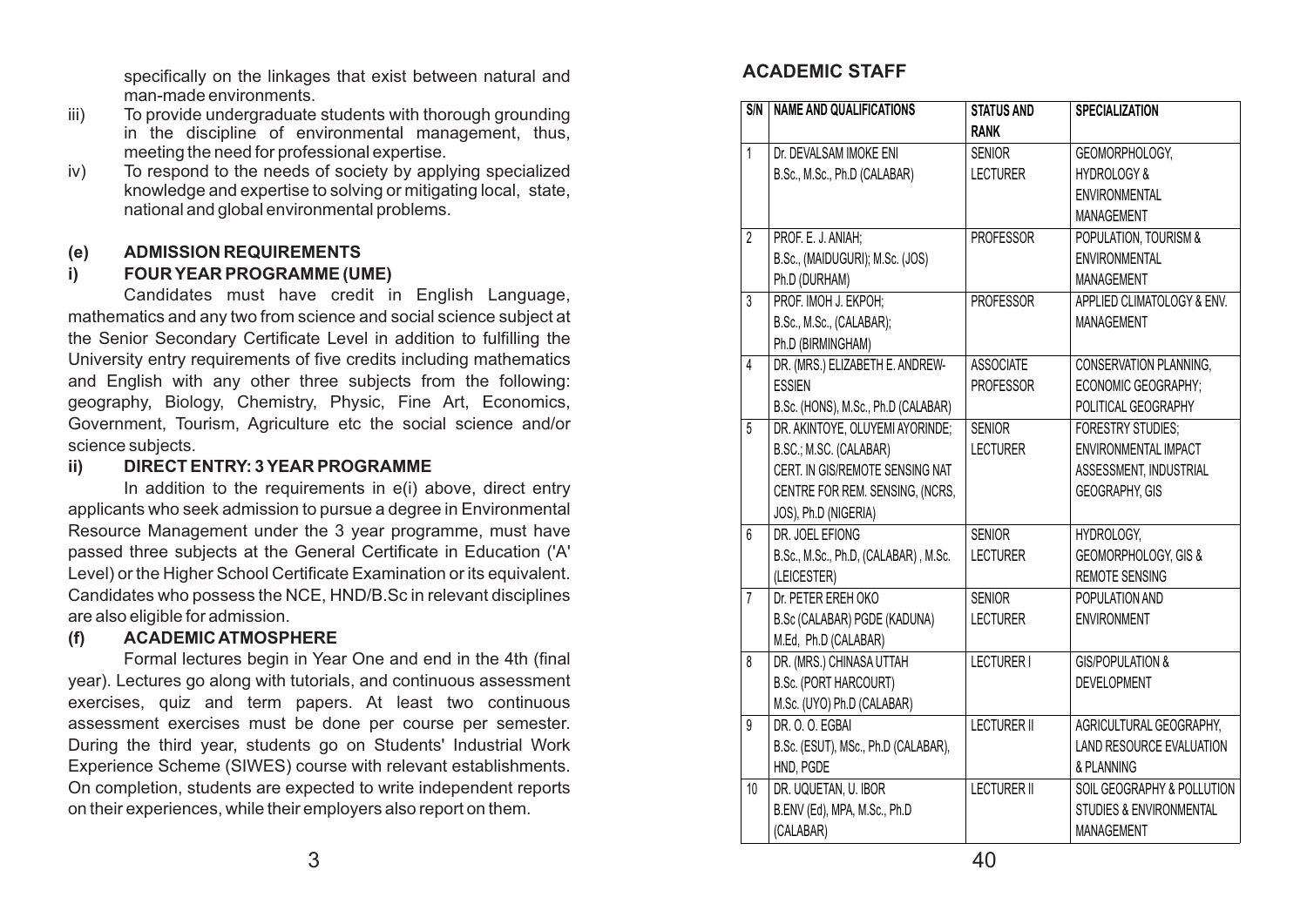#### **DEGREE REQUIREMENTS**

In order to obtain a B.Sc. Degree in Environmental Resource Management under the four-year programme, a student must successfully complete courses up to a minimum of 120 credit hours and a maximum of 156 credit hours. At least 90 of these credit hours must be in courses offered by the Department of Environmental Resource Management.

To obtain a B.Sc. degree in Environmental Resource Management under the three year programme, a student must successfully complete courses up to a minimum of 115 credit hours and a maximum of 144 credit hours. At least 81 of these credit hours must be in courses offered in the Department.

#### **FIELDWORK AND FINALYEAR PROJECT**

All students are expected to participate in a weeklong field studies course organized by the Department, and held at different locations around Nigeria each year. The course will normally take place in the between-semester vacation in the student's third year of study. Participants must satisfactorily complete field course assignments and group projects. In the fourth year, students are required to submit a research project based on original field study, data analysis and interpretation. The project is to be typed and bound (at the student's expense) according to the prescribed format.

#### **3 YEAR PROGRAMME**

#### **DIRECT ENTRYSUMMARY**

| 1st Semester |    | 2nd Semester |     |     |
|--------------|----|--------------|-----|-----|
| Yr.2         | 22 | 22           | $=$ | 44  |
| Yr.3         | 24 | 22           |     | 46  |
| Yr 4         | 17 | 17           | $=$ | 34  |
|              | 63 | 61           |     | 124 |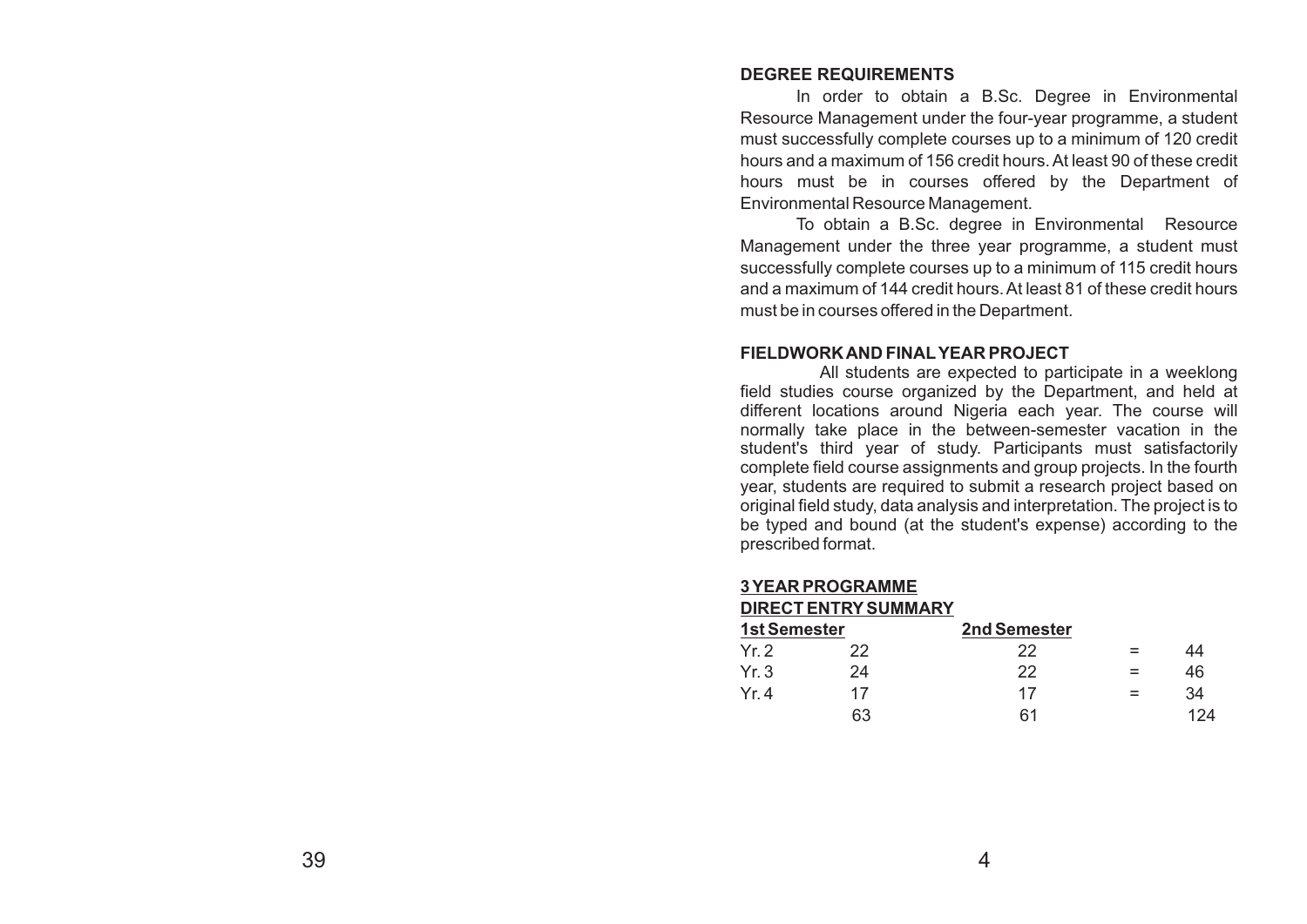#### **4 YEAR PROGRAMME**

#### **UME**

| Yr. 1 | 22 | 22 | $=$ | 44  |
|-------|----|----|-----|-----|
| Yr.2  | 22 | 22 | $=$ | 44  |
| Yr.3  | 20 | 18 | $=$ | 38  |
| Yr.4  | 17 | 17 | $=$ | 34  |
|       | 81 | 79 |     | 160 |

# **DURATION OF COURSE**

3 YEARS: Three years 4 YEARS: Four years

# **Programme Content**

**ERM: 4 - Year Programme (UME)**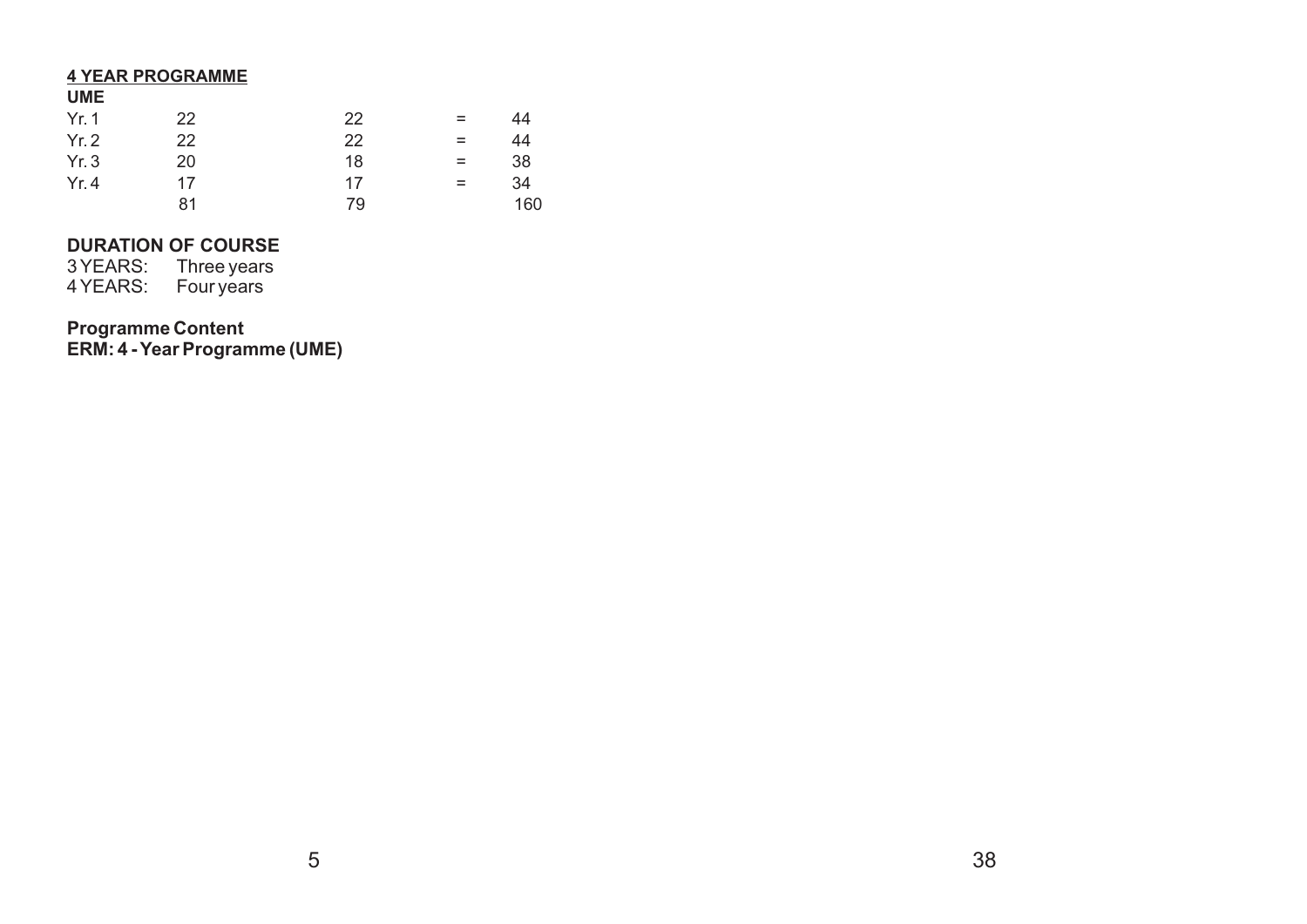# **YEAR ONE (100 LEVEL) FIRST SEMESTER (UME ONLY)**

| S/N            | <b>COURSE</b><br><b>CODE/NO</b>                                                                                                | <b>COURSE TITLE</b>                                                                                                                                                                                                       | <b>COURSE</b><br><b>STATUS</b> | <b>CREDIT</b><br><b>HRS/UNIT</b> |
|----------------|--------------------------------------------------------------------------------------------------------------------------------|---------------------------------------------------------------------------------------------------------------------------------------------------------------------------------------------------------------------------|--------------------------------|----------------------------------|
| 1              | GSS 101                                                                                                                        | Use of English and Communication                                                                                                                                                                                          | Compulsory                     | $\overline{2}$                   |
|                |                                                                                                                                | skills                                                                                                                                                                                                                    |                                |                                  |
| $\overline{2}$ | <b>GSS 111</b>                                                                                                                 | Citizenship Education                                                                                                                                                                                                     |                                | $\overline{2}$                   |
| $\overline{3}$ | GSS 121                                                                                                                        | Philosophy & Logic                                                                                                                                                                                                        | $\alpha$                       | $\overline{2}$                   |
| $\overline{4}$ | <b>GSS 141</b>                                                                                                                 | <b>Anti-Corruption Studies</b>                                                                                                                                                                                            | $\mathfrak{g}$                 | $\overline{2}$                   |
| $\overline{5}$ | <b>FES 111</b>                                                                                                                 | Intro. to Env'tal Sc.                                                                                                                                                                                                     | $\alpha$                       | $\overline{2}$                   |
| 6              | <b>ERM 121</b>                                                                                                                 | Man's Physical Env.                                                                                                                                                                                                       | $\mathfrak{g}$                 | $\overline{c}$                   |
| $\overline{7}$ | <b>ERM 131</b>                                                                                                                 | <b>Environmental Perception</b>                                                                                                                                                                                           | $\alpha$                       | $\overline{2}$                   |
|                |                                                                                                                                | &Behaviour                                                                                                                                                                                                                |                                |                                  |
| 8              | <b>ERM 141</b>                                                                                                                 | Soc. Org. of the Env.                                                                                                                                                                                                     | $\mathbf{g}$                   | $\overline{2}$                   |
| 9              | <b>ERM 151</b>                                                                                                                 | Noise and Environment                                                                                                                                                                                                     | $\mathfrak{g}$                 | $\overline{2}$                   |
| 10             | <b>ERM 161</b>                                                                                                                 | <b>Environmental Geology</b>                                                                                                                                                                                              | $\mathfrak{g}$                 | $\overline{2}$                   |
| 11             |                                                                                                                                | One elective from the following:                                                                                                                                                                                          |                                | $\overline{2}$                   |
|                | <b>ECS 101</b><br><b>MSS 101</b><br>POS 101<br>SOC 101<br><b>GLG 101</b><br><b>BIO 101</b><br><b>CHM 101</b><br><b>TOS 101</b> | Introduction to Economics<br>Introduction to Business Studies<br>Intro. to Pol. Science<br>Intro. to Sociology<br><b>Physical Geology</b><br>General Biology I<br>General Chemistry I<br><b>Fundamentals of Tourism I</b> |                                |                                  |
|                |                                                                                                                                | <b>Total Credit Hours</b>                                                                                                                                                                                                 |                                | 22                               |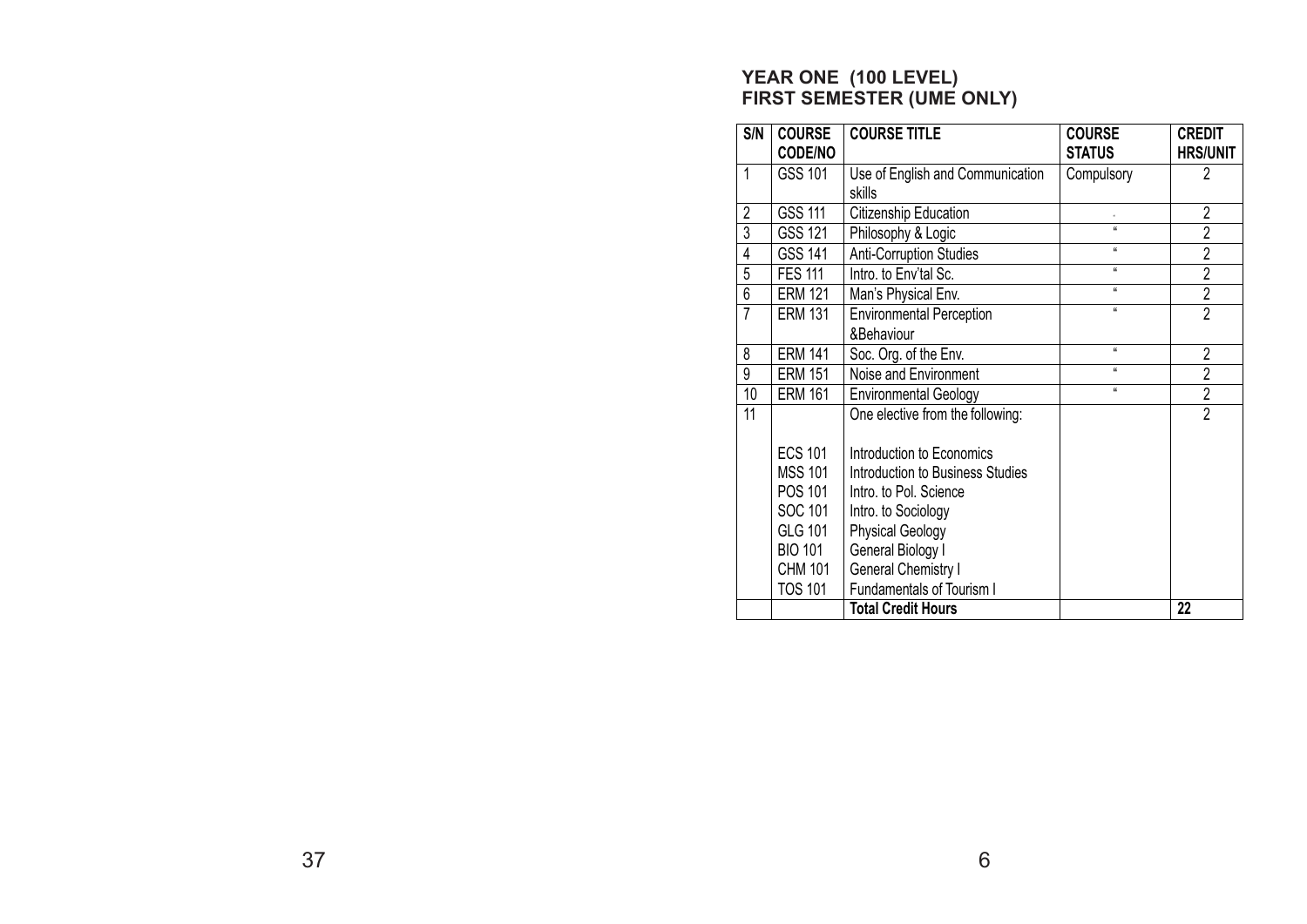# **YEAR ONE (100 LEVEL) SECOND SEMESTER (UME ONLY)**

| S/N            | <b>COURSE</b><br><b>CODE/NO</b> | <b>COURSE TITLE</b>                           | <b>COURSE</b><br><b>STATUS</b> | <b>CREDIT</b><br><b>HRS/UNIT</b> |
|----------------|---------------------------------|-----------------------------------------------|--------------------------------|----------------------------------|
| 1              | GSS 102                         | Use of English and Communication<br>skills II | Compulsory                     | $\overline{2}$                   |
| $\overline{2}$ | GSS 132                         | Hist. & Philosophy of Sc.                     | $\alpha$                       | $\overline{2}$                   |
| $\overline{3}$ | <b>GSS 142</b>                  | <b>Anti-Corruption Studies II</b>             | $\alpha$                       | $\overline{2}$                   |
| $\overline{4}$ | <b>ERM 112</b>                  | Man and Env'tal Sc.                           | $\alpha$                       | $\overline{2}$                   |
| 5              | <b>ERM 122</b>                  | Introductory Techniques in Env'tal<br>Science | $\alpha$                       | $\overline{2}$                   |
| 6              | <b>ERM 132</b>                  | Spatial Organization of Society               | $\mu$                          | $\overline{2}$                   |
| $\overline{7}$ | <b>FES 112</b>                  | Rural and Urban Environment                   | a.                             | $\overline{2}$                   |
| 8              | <b>ERM 152</b>                  | Farming Systems and Environment               | a.                             | $\overline{2}$                   |
| 9              | <b>ERM 162</b>                  | <b>Environmental Physics</b>                  | $\alpha$                       | $\overline{2}$                   |
| 10             | <b>ERM 172</b>                  | Introductory Env'tal Microbiology             | $\mu$                          | $\overline{2}$                   |
| 11             |                                 | One elective from the following:              |                                | $\overline{2}$                   |
|                | <b>ECS 102</b>                  | Intro, to Economics                           |                                |                                  |
|                | <b>MSS 102</b>                  | The Nig. Bus. Env.                            |                                |                                  |
|                | POS 102                         | Intro. to African Politics                    |                                |                                  |
|                | <b>SOC 102</b>                  | Intro. to Psychology                          |                                |                                  |
|                | GLG 102                         | Earth History                                 |                                |                                  |
|                | <b>BIO 112</b>                  | General Biology II                            |                                |                                  |
|                | <b>CHM 122</b>                  | <b>General Chemistry II</b>                   |                                |                                  |
|                | <b>TOS 102</b>                  | <b>Fundamentals of Tourism II</b>             |                                |                                  |
|                |                                 | <b>Total Credit Hours</b>                     |                                | 22                               |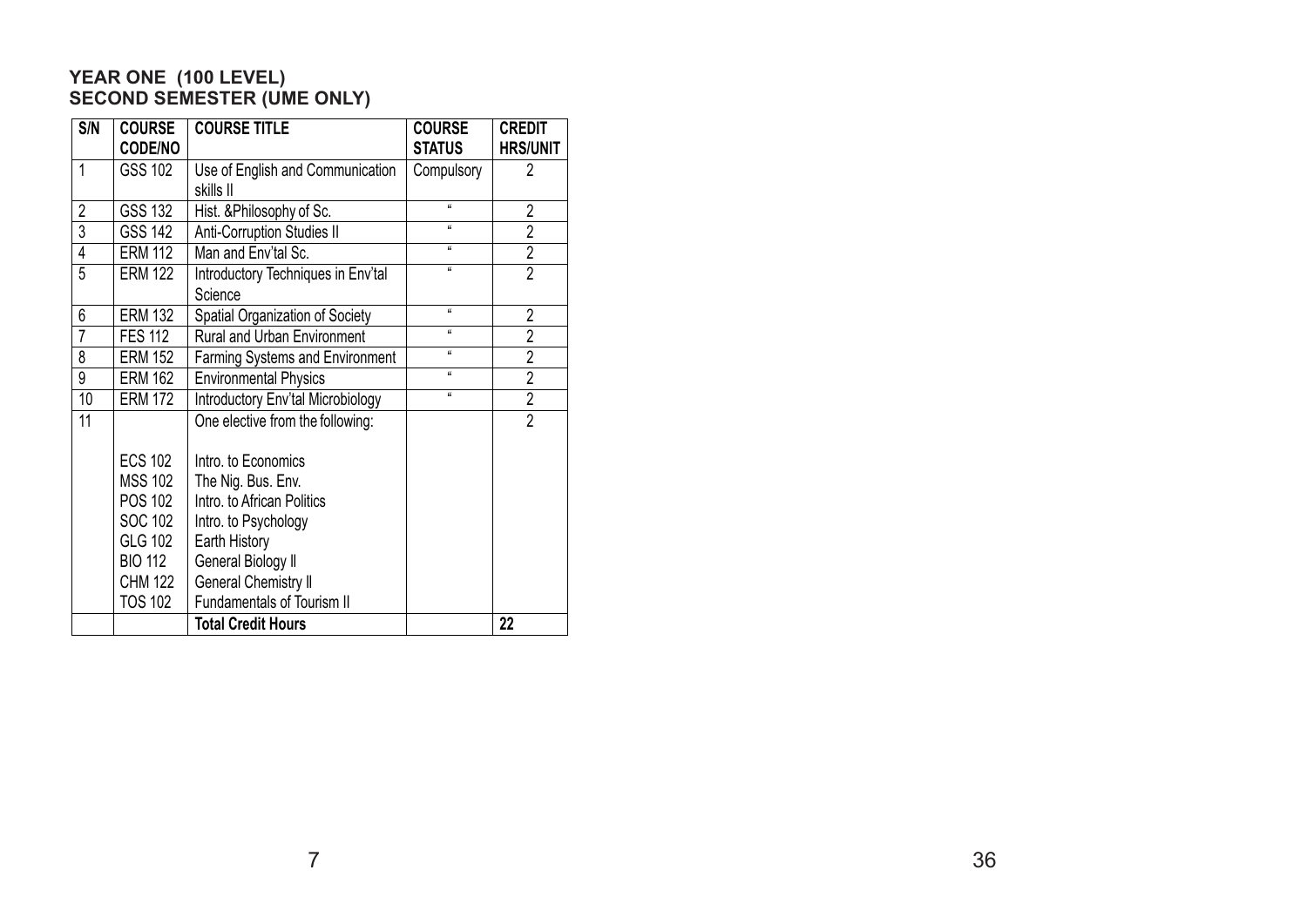Describes methods of prevention of water related disease (methods of water purification), immunization, health education, etc). Carry out practical in water purification.

# **REGISTRATION**

All students are expected to register at the beginning of every semester. The University Calendar stipulates the period when registration is expected to be completed.

# **LATE REGISTRATION**

Student who for one reason or the other could not complete their registration within the University stipulated time are further granted a period of grace, called late registration

# **YEAR TWO (200 LEVEL) FIRST SEMESTER (UME ONLY)**

| S/N            | <b>COURSE</b>                                                                              | <b>COURSE TITLE</b>                                                                                                               | <b>COURSE</b> | <b>CREDIT</b>   |
|----------------|--------------------------------------------------------------------------------------------|-----------------------------------------------------------------------------------------------------------------------------------|---------------|-----------------|
|                | <b>CODE/NO</b>                                                                             |                                                                                                                                   | <b>STATUS</b> | <b>HRS/UNIT</b> |
| 1              | GSS 211                                                                                    | Intro. to Computer                                                                                                                | Compulsory    | 2               |
| $\overline{2}$ | <b>ERM 211</b>                                                                             | Profile of Nig. Env.                                                                                                              |               | $\overline{2}$  |
| 3              | <b>ERM 221</b>                                                                             | Environmental pollution                                                                                                           | $\mu$         | $\overline{2}$  |
| 3              | <b>ERM 231</b>                                                                             | Intro. to Landuse Mapping                                                                                                         | $\mu$         | $\overline{2}$  |
| $\overline{4}$ | <b>ERM 241</b>                                                                             | <b>Environmental Change</b>                                                                                                       | a.            | $\overline{2}$  |
| 5              | <b>ERM 251</b>                                                                             | Methods of Phys. Res. Inventory                                                                                                   | $\mathbf{u}$  | $\overline{2}$  |
| 6              | <b>ERM 261</b>                                                                             | Soil Studies                                                                                                                      | $\mathbf{u}$  | $\overline{2}$  |
| $\overline{7}$ | <b>ERM 271</b>                                                                             | Pop. Movement & Environment                                                                                                       | $\mu$         | $\overline{2}$  |
| 8              | <b>ERM 281</b>                                                                             | Intro. to Oceanography                                                                                                            | $\mathbf{u}$  | $\overline{2}$  |
| 9              | <b>ERM 291</b>                                                                             | Intro. to Physical Meteorology                                                                                                    | $\alpha$      | $\overline{2}$  |
| 10             | <b>FES 211</b>                                                                             | Introduction to GIS                                                                                                               | $\mathbf{u}$  | $\overline{2}$  |
| 11             |                                                                                            | One elective from the following:                                                                                                  |               | $\overline{2}$  |
|                | <b>AGR 201</b><br><b>BOT 241</b><br><b>ECS 231</b><br><b>TOS 221</b><br>SOC 211<br>POS 201 | Intro. to Agriculture<br>Introductory Ecology<br>Nigerian Economy<br>Demography<br>Hist. of Soc. Thought<br>Nig. Govt. & Politics |               |                 |
|                |                                                                                            | <b>Total Credit Hours</b>                                                                                                         |               | 24              |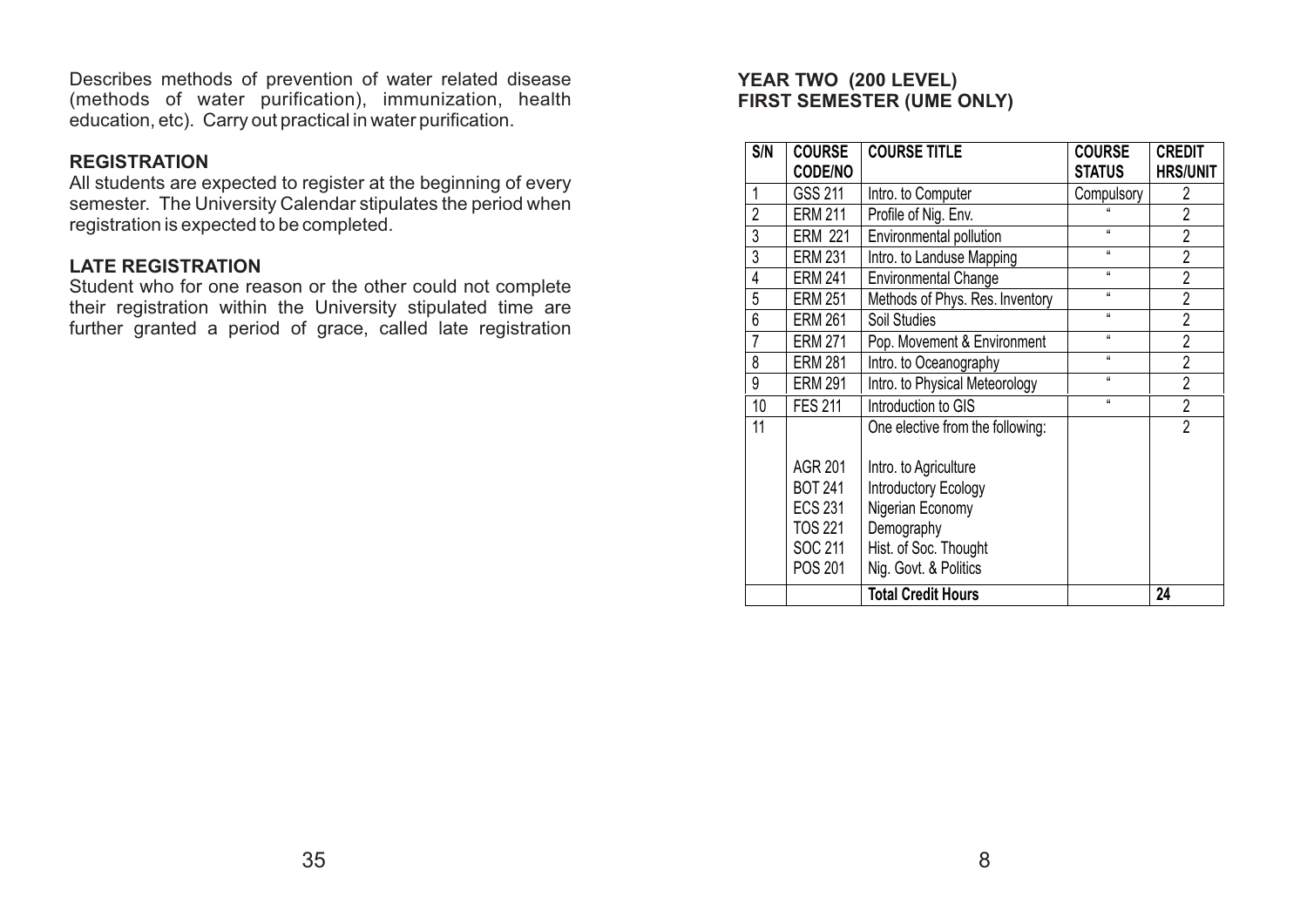# **YEAR TWO (200 LEVEL) SECOND SEMESTER (UME ONLY)**

| S/N             | <b>COURSE</b><br><b>CODE/NO</b>                                   | <b>COURSE TITLE</b>                                                                                                                                                                                              | <b>COURSE</b><br><b>STATUS</b> | <b>CREDIT</b><br><b>HRS/UNIT</b> |
|-----------------|-------------------------------------------------------------------|------------------------------------------------------------------------------------------------------------------------------------------------------------------------------------------------------------------|--------------------------------|----------------------------------|
| 1               | GSS 212                                                           | <b>Computer Applications</b>                                                                                                                                                                                     | Compulsory                     | $\overline{2}$                   |
| $\overline{2}$  | <b>ERM 212</b>                                                    | Introductory Cartography &<br>Surveying                                                                                                                                                                          |                                | $\overline{2}$                   |
| 3               | <b>ERM 222</b>                                                    | Land Resources Eval. & Planning                                                                                                                                                                                  | $\mathfrak{g}$                 | $\overline{\mathbf{2}}$          |
| 4               | <b>ERM 232</b>                                                    | Methods of Socio<br>-Economic<br>Res. Inventory                                                                                                                                                                  | $\mathbf{a}$                   | $\overline{2}$                   |
| 5               | <b>ERM 242</b>                                                    | Env'tal Impact Ass. (EIA)                                                                                                                                                                                        | $\mathbf{a}$                   | $\overline{2}$                   |
| 6               | <b>ERM 252</b>                                                    | Population, Resources &<br>Environment                                                                                                                                                                           | $\mathbf{a}$                   | $\overline{2}$                   |
| $\overline{7}$  | <b>ERM 262</b>                                                    | Industries & Environment                                                                                                                                                                                         | $\mathbf{a}$                   | $\overline{\mathbf{2}}$          |
| 8               | <b>ERM 272</b>                                                    | <b>Cultural Determinants of</b><br>Environmental problems                                                                                                                                                        | $\alpha$                       | $\overline{2}$                   |
| 9               | <b>ERM 282</b>                                                    | Coastal Ecology & Mgt.                                                                                                                                                                                           | íí.                            | $\overline{2}$                   |
| 10              | <b>ERM 292</b>                                                    | <b>Environmental Chemistry</b>                                                                                                                                                                                   | $\mathfrak{g}$                 | $\overline{2}$                   |
| 11              | <b>FES 212</b>                                                    | <b>Statistics for Envt. Science</b>                                                                                                                                                                              | a.                             | $\overline{2}$                   |
| $\overline{12}$ | <b>AGR 202</b><br>AGR 232<br>TOS 242<br><b>GES 225</b><br>GLG 202 | One elective from the following:<br>Intro. to Pedology& Soil Science<br>Intro. to forestry<br>Land Survey and Site Selection<br><b>Urban Habitat Studies</b><br>Min. Res. And Env. Geo.<br>Nig. Govt. & Politics |                                | $\overline{2}$                   |
|                 |                                                                   | <b>Total Credit Hours</b>                                                                                                                                                                                        |                                | 22                               |

local people; integrating local people in conservation planning and management; indigenous knowledge and conservation planning; community – based wild and domesticated species conservation; ecotourism in conservation planning.

### **ERM 472 ENVIRONMENTALEDUCATION**

The development of environmental education as a strategy for changing people's attitude to the environment. Concept and techniques for environmental protection and management. Creating cultural awareness care for the environment.

#### **ERM 482 TOURISM RESOURCES**

Topics covered in this course include definition of tourism resources, types and importance of tourism resources. Organization, planning and management of tourism resources to produce tourism experience. Public private partnership in tourism resources development; monitoring and evaluation of tourism resources, challenges and prospects.

#### **ERM 492 OCCUPATIONAL HEALTH AND SAFETY**

The objective here is on concept of occupational health and safety. Occupational health medicine, industrial hygiene, economics, industrial welfare services, physiology and psychology. Makes an assessment of the preventive; curative, rehabilitative and promotive measures of occupational health programmes.

Occupational hazard and disease different hazards and diseases found in a typical industrial, educational/institutional, home and recreation environment. Methods of controlling/minimizing occupational hazards are examined. Occupational and safety laws in Nigeria. Environmental inspection/survey. Presenting a report of factory, homes and school inspection.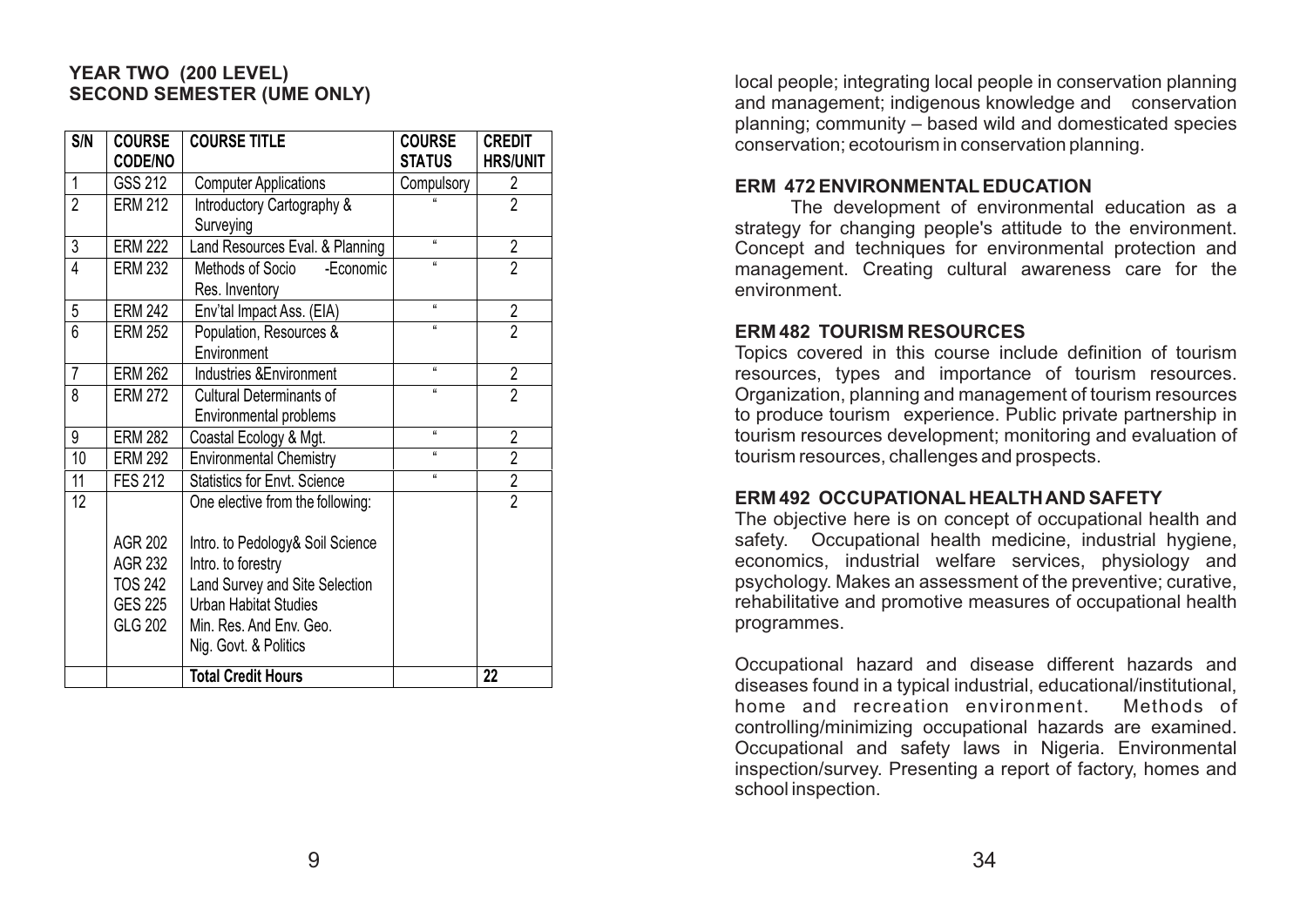the area of specialization that corresponds with the student's research interest. Students are trained in environmentalrelated empirical research involving data collection and analysis and report writing. The finished piece of work is presented and defended before an external examiner shortly after the final degree examinations.

# **ERM 442 ECOSYSTEM RESTORATION**

The concern of this course is on types of ecosystems, specifically those that have suffered some form of ecological upset or disequilibrium and the ways of restoring the status of the ecosystems. The nature and scope of degraded ecosystems, structure and types of ecosystems, Types and causes of degradation; (Anthropogenic and natural); measures of restoring the degraded ecosystem with emphasis on – indigenous knowledge system and ethnographic techniques, technological advancement, economic approach, etc. case studies.

### **ERM 452 ENVIRONMENTAL HAZARDS**

The course focuses on basic concepts in hazards and disasters; classifies and describes different types of disaster, outlines general effects of hazards and how to prepare, prevent and mitigate against the consequences of natural hazards. Natural disasters such as earthquake, landslide, mass wasting, volcanoes, tsunamis, drought, etc. Spatial variability of hazards, human persistence in disaster prone environment and perception of hazards, hazard forecasting and risk assessment, adaptability to hazards, human activities and hazards.

# **ERM 462 CONSERVATION PLANNING II**

This course is the continuation to Conservation Planning I and focuses on aspects of International framework conservation – the Convention on Biological Diversity (CBD); people and protected areas; protected areas; status of local people in and around protected areas; protected area management and

# **YEAR THREE (300 LEVEL) FIRST SEMESTER (UME & DIRECT ENTRY)**

| S/N             | <b>COURSE</b><br><b>CODE/NO</b> | <b>COURSE TITLE</b>                                             | <b>COURSE</b><br><b>STATUS</b> | <b>CREDIT</b><br><b>HRS/UNIT</b> |
|-----------------|---------------------------------|-----------------------------------------------------------------|--------------------------------|----------------------------------|
| $\overline{1}$  | GSS 301                         | Entrepreneurship Development I                                  | Compulsory                     | 2                                |
| $\overline{2}$  | <b>ERM 300</b>                  | <b>Practical Fieldwork</b>                                      |                                | 2                                |
| $\overline{3}$  | <b>ERM 311</b>                  | <b>Environmental Economics</b>                                  | $\mathbf{u}$                   | $\overline{2}$                   |
| $\overline{4}$  | <b>ERM 331</b>                  | Human Ecology                                                   | $\mathbf{u}$                   | $\overline{2}$                   |
| $5\phantom{.0}$ | <b>ERM 341</b>                  | <b>Environmental Law</b>                                        | $\mathbf{u}$                   | $\overline{2}$                   |
| $6\phantom{1}6$ | <b>ERM 351</b>                  | <b>Valuation of Environmental Problems</b>                      | $\mathbf{u}$                   | $\overline{2}$                   |
| $\overline{7}$  | <b>ERM 371</b>                  | <b>Participatory Research Methods</b>                           | $\mathbf{u}$                   | $\overline{2}$                   |
| 8               | <b>ERM 381</b>                  | Climate, Society and Environment                                |                                | 2                                |
| 9               | <b>ERM 391</b>                  | <b>Urbanization &amp; Environment</b>                           |                                | $\overline{2}$                   |
| 10              |                                 | One elective from the following:                                |                                | $\overline{2}$                   |
|                 | <b>ERM 310</b>                  | <b>River Basin Management</b>                                   |                                |                                  |
|                 | <b>ERM 320</b>                  | Eco-tourism                                                     |                                |                                  |
|                 | <b>ERM 330</b>                  | Ecology and the Management of the<br><b>Tropical Rainforest</b> |                                |                                  |
|                 |                                 | <b>Total Credit Hours</b>                                       |                                | 24                               |

# **YEAR THREE (300 LEVEL) SECOND SEMESTER (UME & DIRECT ENTRY)**

| S/N | <b>COURSE</b><br><b>CODE/NO</b> | <b>COURSE TITLE</b>                       | <b>COURSE</b><br><b>STATUS</b> | <b>CREDIT</b><br><b>HRS/UNIT</b> |
|-----|---------------------------------|-------------------------------------------|--------------------------------|----------------------------------|
|     | GST 302                         | Entrepreneurship Development II           | Compulsory                     |                                  |
|     | <b>ERM 312</b>                  | <b>Student Industrial Work Experience</b> | $\epsilon$                     |                                  |
|     |                                 | <b>Total Credit Hours</b>                 |                                |                                  |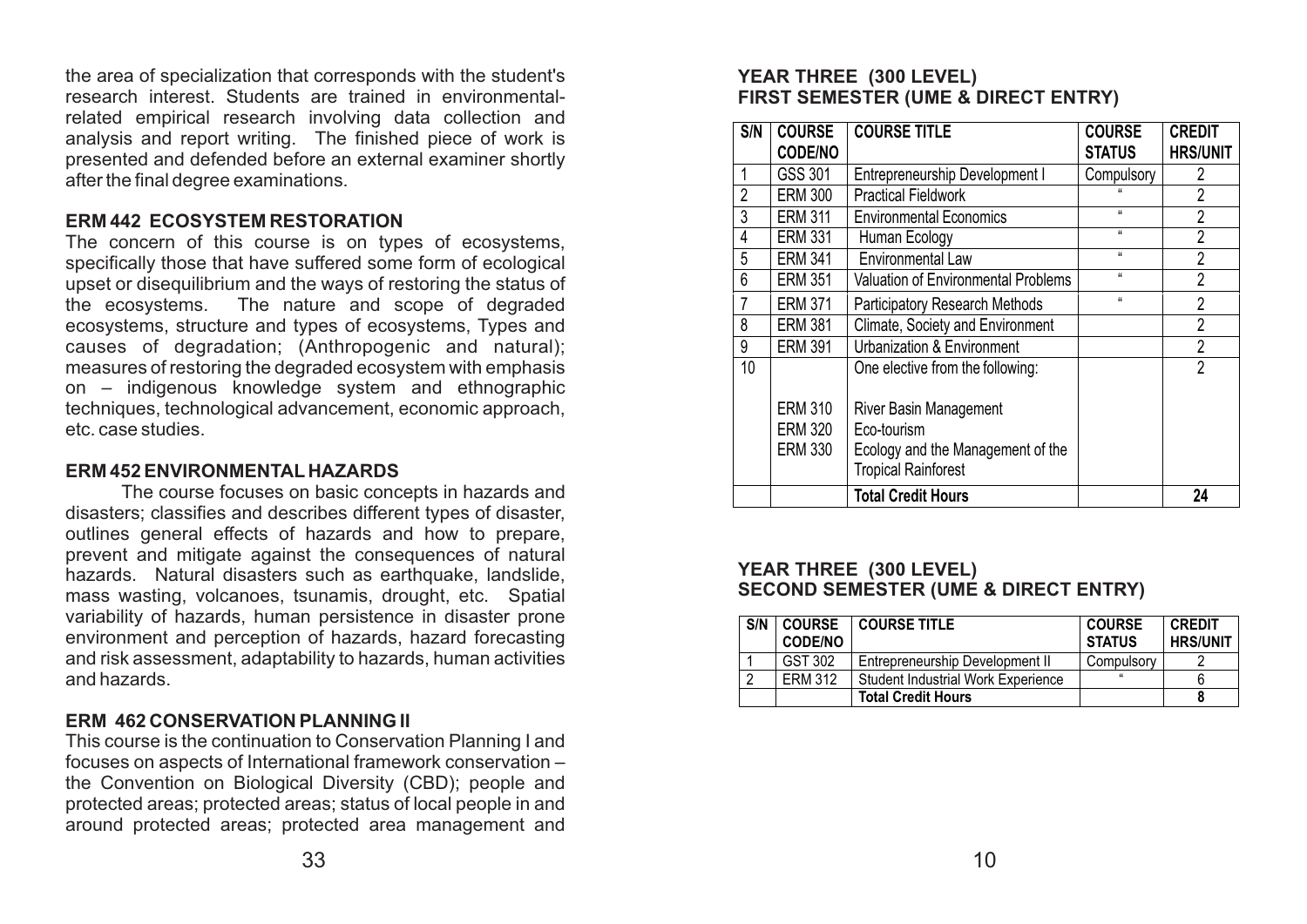# **YEAR FOUR (400 LEVEL) FIRST SEMESTER (UME & DIRECT ENTRY)**

| S/N            | <b>COURSE</b><br><b>CODE/NO</b> | <b>COURSE TITLE</b>                                 | <b>COURSE</b><br><b>STATUS</b> | <b>CREDIT</b><br><b>HRS/UNIT</b> |
|----------------|---------------------------------|-----------------------------------------------------|--------------------------------|----------------------------------|
| 1              | <b>ERM 411</b>                  | Introduction to Urban Planning &<br>Practice        | Compulsory                     | $\overline{2}$                   |
| $\overline{2}$ | <b>ERM 421</b>                  | Philosophy & Methodology<br>of<br>Environmental Sc. | $\mu$                          | $\overline{2}$                   |
| 3              | <b>ERM 431</b>                  | Research Project I                                  | $\mu$                          | 3                                |
| 4              | <b>ERM 441</b>                  | Env. & Human Health                                 | $\mu$                          | $\overline{2}$                   |
| 5              | <b>ERM 451</b>                  | Regional Development inPetroleum<br>Producing Env.  | $\mathbf{u}$                   | $\overline{2}$                   |
| 6              | <b>ERM 461</b>                  | <b>Tourism Impact Assessment</b>                    | $\mathbf{u}$                   | $\overline{2}$                   |
| 7              | <b>ERM 471</b>                  | Conservation Planning I                             | $\mathbf{u}$                   | $\overline{2}$                   |
| 8              |                                 | One elective from the following:                    |                                | $\overline{2}$                   |
|                | <b>ERM 410</b>                  | <b>Environmental Auditing</b>                       |                                |                                  |
|                | <b>ERM 481</b>                  | Agricultural & Environmental                        |                                |                                  |
|                | <b>ERM 491</b>                  | Sustainability                                      |                                |                                  |
|                |                                 | Environmental Hydrology                             |                                |                                  |
|                |                                 | <b>Total Credit Hours</b>                           |                                | 17                               |

systems are reviewed. Agricultural transformation in developing economies. Indigenous knowledge system in developing countries agriculture. It also evaluates developing countries agriculture. conventional and alternative farming methods from a long term perspective taking into account the effect of these practices on the physical and human environment. The periurban zone and agriculture, agribusiness. It also looks into the future of agriculture and the future of agricultural geography.

### **ERM 491 ENVIRONMENTAL HYDROLOGY**

The focus here is on catchments' hydrology, the hydrological cycle, hydrological processes: precipitation and runoff, infiltration and evapotranspiration, concept of interception, elements of surface and ground water hydrology. Climatic water budgeting/water balance determination.

# **ERM 412 SYSTEM THEORY AND THE ENVIRONMENT**

The origin of the system framework of reasoning. The systems approach and its relevance to environmental studies. General system characteristics of system; natural and man-made system. Cybernetics and feedback process in system. Components of general systems. The concept equilibrium. The environment as a system.

### **ERM 422 WASTE MANAGEMENT**

The concern focus of this course is on solid waste generation and types. Disposal techniques of urban solid waste, dumping, burying; solid waste recovery, recycling and conservation wastes. To health tubes, sources, and effect of hazardous waste. Control and management of hazardous wastes. Economic and social issues concerning waste generation and disposal.

### **ERM 432 RESEARCH PROJECT II**

The research project is an original empirical research undertaken by the student under the supervision of a staff in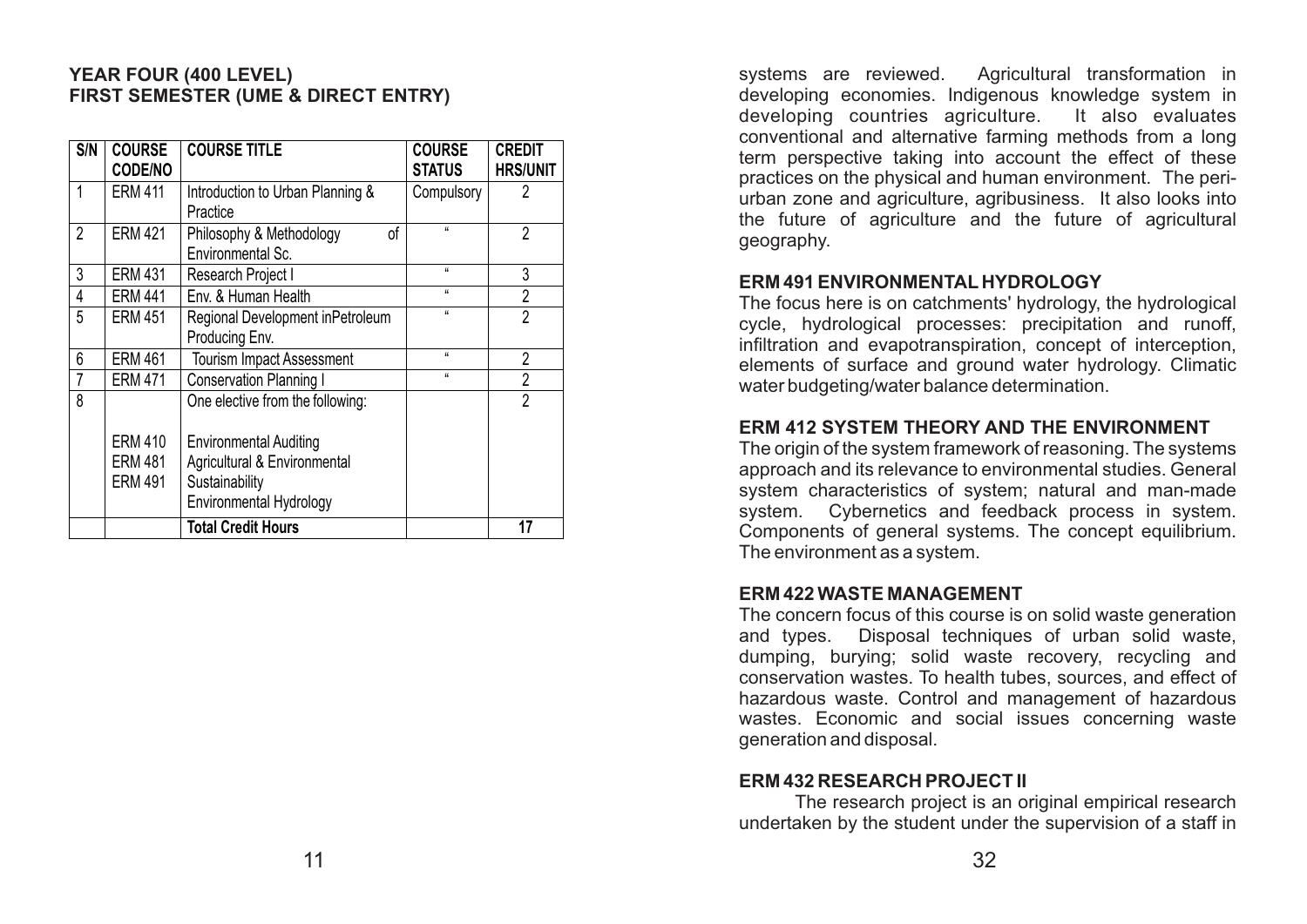# **ERM 461 TOURISM IMPACT ASSESSMENT**

The emphasis here is on positive and negative impacts that tourism activities have on host environments, economies and societies. The course utilizes an interdisciplinary approach to identify and assess these impacts, with emphasis on different impact assessment methods, ways of providing positive solutions and the importance of value systems. Nature and scope of tourism impact assessment, sustainable development and tourism project location, construction and operation. Socio-cultural change and the growth of tourism, economic and environmental traffic congestion and its impacts on the environment. The relationship between transportation and land use patterns in urban areas. Urban transportation – land use models. Case studies.

# **ERM 471 CONSERVATION PLANNING I**

The principal focus of this course is on the framework for conservation planning - approaches to setting priorities, the legal, social, economic and biological context of conservation planning; developing the conservation strategy. Implementing conservation plans - principles and methods for setting conservation priorities; locating assessing and selection of target taxa for conservation; population, species and ecosystem conservation; problems of small and declining population, in situ/ex situ conservation of world populations; ecosystem conservation, protected areas and their selection, protected area management, conservation outside protected areas.

# **ERM 481 AGRICULTURE& ENVIRONMENTAL SUSTAINABILITY**

Topics covered in this course include origin and dispersal of agriculture. The nature of agricultural geography (regional classification and factors of production), the influence of the physical environment on agriculture. Agricultural intensification models (Boserupian thesis). Location and decision making theories of agriculture. Tropical agricultural

# **YEAR FOUR (400 LEVEL) SECOND SEMESTER (UME & DIRECT ENTRY)**

| S/N            | <b>COURSE</b><br><b>CODE/NO</b> | <b>COURSE TITLE</b>              | <b>COURSE</b><br><b>STATUS</b> | <b>CREDIT</b><br><b>HRS/UNIT</b> |
|----------------|---------------------------------|----------------------------------|--------------------------------|----------------------------------|
|                | <b>ERM 412</b>                  | Systems Theory & the Environment | Compulsory                     | 2                                |
| $\overline{2}$ | <b>ERM 422</b>                  | Waste Management                 |                                | $\overline{2}$                   |
| 3              | <b>ERM 432</b>                  | Research Project II              | $\mathbf{a}$                   | 3                                |
| 4              | <b>ERM 442</b>                  | Ecosystem Restoration.           | $\mathbf{u}$                   | $\overline{2}$                   |
| 5              | <b>ERM 452</b>                  | <b>Environmental Hazards</b>     | $\mathbf{a}$                   | $\overline{2}$                   |
| 6              | <b>ERM 462</b>                  | Conservation Planning II         | $\mathbf{u}$                   | $\overline{2}$                   |
|                | <b>ERM 472</b>                  | <b>Environmental Education</b>   | $\mathbf{u}$                   | $\overline{2}$                   |
| 8              |                                 | One elective from the following: |                                | $\overline{2}$                   |
|                | <b>ERM 482</b>                  | <b>Tourism Resources</b>         |                                |                                  |
|                | <b>ERM 492</b>                  | Occupational Health & safety     |                                |                                  |
|                |                                 | <b>Total Credit Hours</b>        |                                |                                  |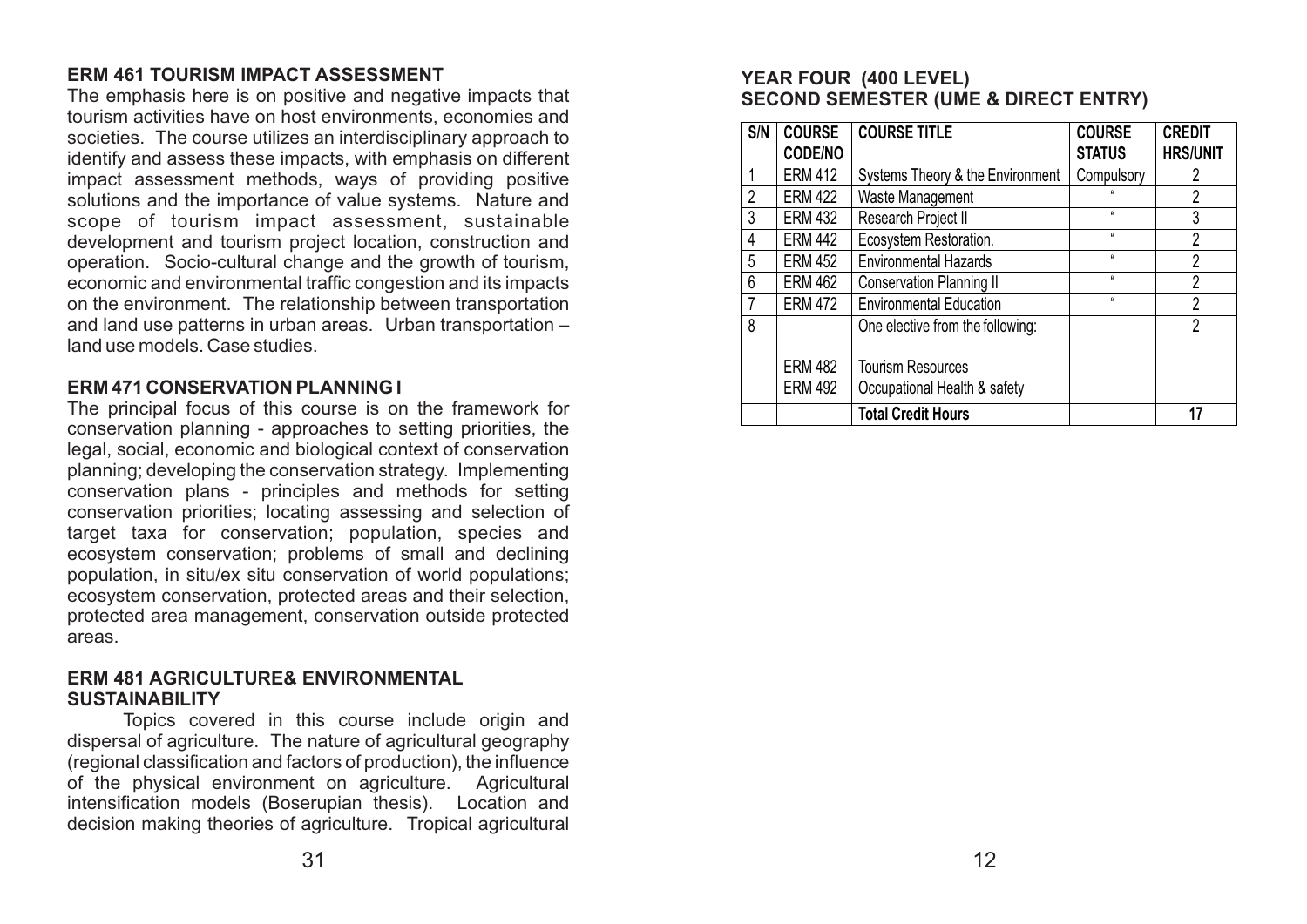# **YEAR TWO (200 LEVEL) FIRST SEMESTER (DIRECT ENTRY ONLY)**

| S/N             | <b>COURSE</b><br>CODE/NO                                                                   | <b>COURSE TITLE</b>                                                                                                                                                      | <b>COURSE</b><br><b>STATUS</b> | <b>CREDIT</b><br><b>HRS/UNIT</b> |
|-----------------|--------------------------------------------------------------------------------------------|--------------------------------------------------------------------------------------------------------------------------------------------------------------------------|--------------------------------|----------------------------------|
| 1               | GSS 101                                                                                    | Use of Eng. & Comm. Skills                                                                                                                                               | Compulsory                     | 2                                |
| $\overline{2}$  | <b>GSS 111</b>                                                                             | Citizenship Education                                                                                                                                                    |                                | $\overline{2}$                   |
| 3               | GSS 112                                                                                    | Philosophy & Logic                                                                                                                                                       | <b>K</b>                       | $\overline{2}$                   |
| 4               | GSS 211                                                                                    | Intro. to Computer                                                                                                                                                       | Compulsory                     | $\overline{2}$                   |
| $\overline{5}$  | <b>ERM 211</b>                                                                             | Profile of Nig. Env.                                                                                                                                                     |                                | $\overline{2}$                   |
| 6               | <b>ERM 221</b>                                                                             | Environmental pollution                                                                                                                                                  | $\alpha$                       | $\overline{2}$                   |
| 6               | <b>ERM 231</b>                                                                             | Intro. to Landuse Mapping                                                                                                                                                | $\alpha$                       | $\overline{2}$                   |
| $\overline{7}$  | <b>ERM 241</b>                                                                             | <b>Environmental Change</b>                                                                                                                                              | <b>H</b>                       | $\overline{2}$                   |
| 8               | <b>ERM 251</b>                                                                             | Methods of Phys. Res. Inventory                                                                                                                                          | $\boldsymbol{u}$               | $\overline{2}$                   |
| 9               | <b>ERM 261</b>                                                                             | Soil Studies                                                                                                                                                             | $\boldsymbol{\mathfrak{g}}$    | $\overline{2}$                   |
| 10              | <b>ERM 271</b>                                                                             | Pop. Movement & Environment                                                                                                                                              | $\boldsymbol{u}$               | $\overline{2}$                   |
| $\overline{11}$ | <b>ERM 281</b>                                                                             | Intro. to Oceanography                                                                                                                                                   | $\boldsymbol{u}$               | $\overline{2}$                   |
| 12              | <b>ERM 291</b>                                                                             | Intro. to Physical Meteorology                                                                                                                                           | $\mathbf{u}$                   | $\overline{2}$                   |
| 13              | <b>FES 211</b>                                                                             | Introduction to GIS                                                                                                                                                      | $\boldsymbol{u}$               | $\overline{2}$                   |
| 14              | <b>AGR 201</b><br><b>BOT 241</b><br><b>ECS 231</b><br><b>TOS 221</b><br>SOC 211<br>POS 201 | One elective from the<br>following:<br>Intro. to Agriculture<br>Introductory Ecology<br>Nigerian Economy<br>Demography<br>Hist. of Soc. Thought<br>Nig. Govt. & Politics |                                | $\overline{2}$                   |
|                 |                                                                                            | <b>Total Credit Hours</b>                                                                                                                                                |                                | $\overline{22}$                  |

# **ERM 431 RESEARCH PROJECT 1**

The research project is an original empirical research undertaken by the student under the supervision of a staff in the area of specialization that corresponds with the student's research interest. The aim of research project is to train students in environmental-related empirical research involving data collection and analysis and report writing.

### **ERM 441 ENVIRONMENT AND HUMAN HEALTH**

The focus is on health and the environment. Interplay of food, air and water supply, shelter, diet and nutrition on human health. Ecology of disease. Spatial distribution and seasonality of diseases. Implication of population growth and fertility on health, mortality, environmental pollution and sanitation. Factors in the distribution and utilization of medical and health-care facilities. Introduction to Environmental Health. Introduction to the physical and human environment and the health implications of a contaminated environment, including components of environmental health, environmental health hazards, environmental pollution (air, water and soil); sources, types of pollutants and consequences. Waste water and waste water management techniques. Method of solid waste disposal, housing type and health conditions.

#### **ERM 451 REGIONAL DEVELOPMENT PLANNING IN PETROLEUM PRODUCING AREAS**

This course is concerned with oil production in the national economy: processes leading to oil spillages; gas flaring and its consequential result; the ecology of the petroleum producing environment; the socio-economic activities; sustainable human resources development approaches in the region; Development of social services; rural-urban linkages in petroleum regions; New Town Development as strategy for revitalizing the petroleum producing rural environment.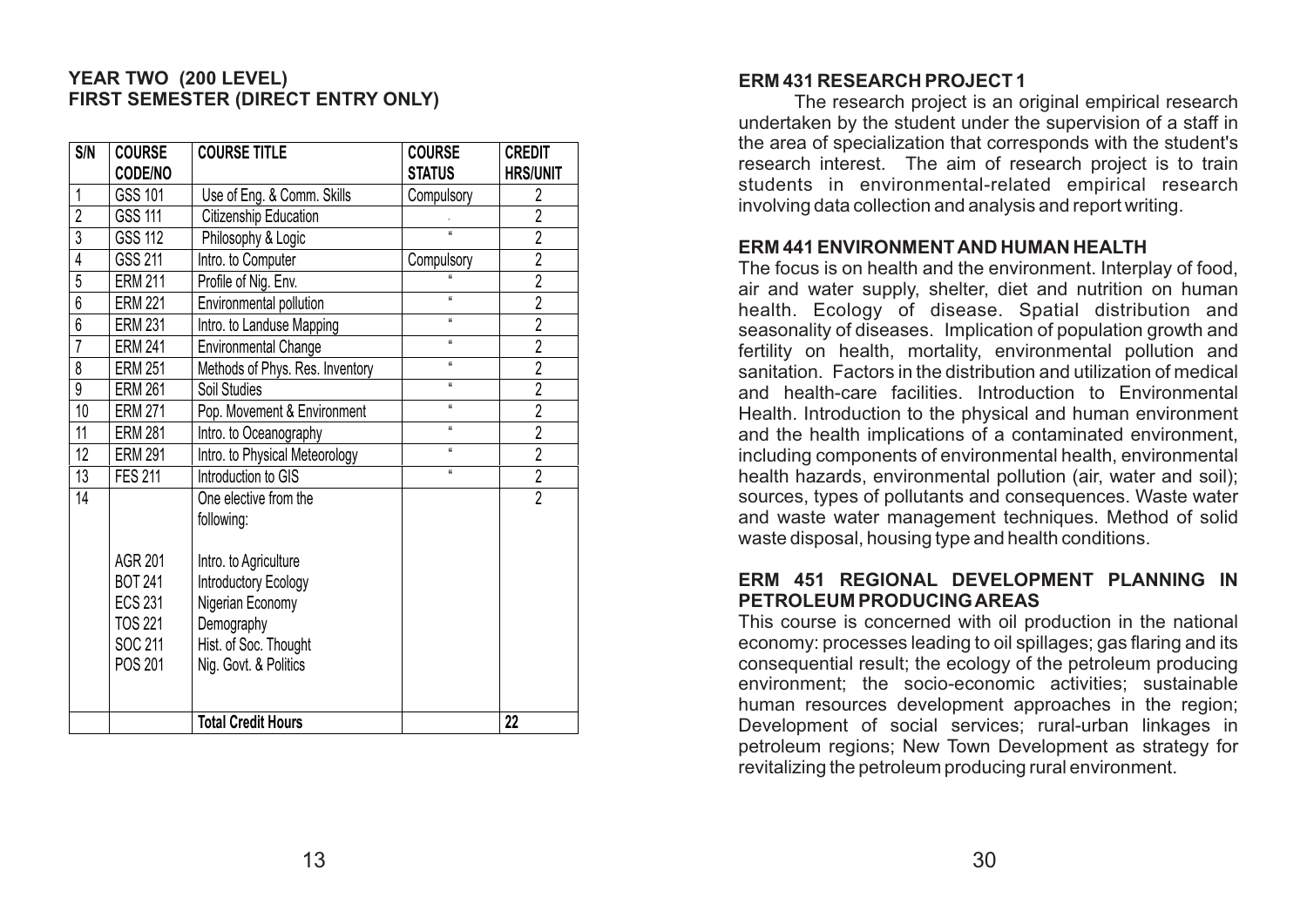urbanization and urban environmental health per capital; subsistence urbanization as a factor in environmental decay, crimes and pathology.

# **ERM 330 ECOLOGY AND MANAGEMENT OF THE TROPICAL RAINFOREST**

Topics covered in this course include the structure and profile of tropical vegetation. Forest resources of the tropics; the significance of forest in the physical and human environmental systems. Biodiversity and conservation of tropical forests. Productivity of tropical vegetation types. The grassland and their ecological and economic significance to the environment.

# **ERM 320 ECOTOURISM**

Definition of eco-tourism, recreation/tourismneeds, leisure concepts, demand and supply, tenets of eco-development. Ecological principles/concepts, conservation/preservation. Development of ecotourism potentials: national parks, games reserves, tourist resorts, beaches, etc. Tourism policy.

# **ERM 411 INTRODUCTION TO URBAN PLANNING AND PRACTICE**

Urban planning, theory, theory of urban form; urban design and land use planning; housing development (codes and standards); urban infrastructure, urban circulation planning, urban renewal principles and practices, intervention techniques.

# **ERM 421 PHILOSOPHY AND METHODOLOGY OF ENVIRONMENTAL SCIENCES**

Ethics and philosophy of environmental science. Contemporary techniques and method. The evolution of environmental ideas. Concept and theories in environmental science. The scientific model of explanation. Contribution of environmental science to socio-economic development.

# **YEAR TWO (200 LEVEL) SECOND SEMESTER(DIRECT ENTRY ONLY)**

| S/N            | <b>COURSE</b><br><b>CODE/NO</b> | <b>COURSE TITLE</b>                                       | <b>COURSE</b><br><b>STATUS</b> | <b>CREDIT</b><br><b>HRS/UNIT</b> |
|----------------|---------------------------------|-----------------------------------------------------------|--------------------------------|----------------------------------|
| 1              | <b>GSS 102</b>                  | Use of Eng. & Comm. Skills                                | Compulsory                     | 2                                |
| 2.             | <b>GSS 112</b>                  | Hist. & Philosophy of Science                             |                                | $\overline{2}$                   |
| 3              | GSS 212                         | <b>Computer Applications</b>                              | $\mathbf{a}$                   | $\overline{2}$                   |
| $\overline{4}$ | <b>ERM 212</b>                  | Introductory Cartography &<br>Surveying                   | $\boldsymbol{\mu}$             | $\overline{2}$                   |
| 5              | <b>ERM 222</b>                  | Land Resources Eval. & Planning                           | $\boldsymbol{\mu}$             | $\overline{2}$                   |
| $6\phantom{a}$ | <b>ERM 232</b>                  | Methods of Socio-Economic Res.<br>Inventory               | íí.                            | $\overline{2}$                   |
| 7              | <b>ERM 242</b>                  | Env'tal Impact Ass. (EIA)                                 | $\alpha$                       | $\overline{\mathbf{c}}$          |
| 8              | <b>ERM 252</b>                  | Population, Resources &<br>Environment                    | $\mathbf{a}$                   | $\overline{2}$                   |
| 9              | <b>ERM 262</b>                  | Industries & Environment                                  | $\boldsymbol{\mu}$             | $\overline{2}$                   |
| 10             | <b>ERM 272</b>                  | <b>Cultural Determinants of</b><br>Environmental problems | íí.                            | $\overline{2}$                   |
| 11             | <b>ERM 282</b>                  | Coastal Ecology & Mgt.                                    | $\mathbf{u}$                   | $\overline{2}$                   |
| 12             | <b>ERM 292</b>                  | <b>Environmental Chemistry</b>                            | íí.                            | $\overline{2}$                   |
| 13             | <b>FES 212</b>                  | <b>Statistics for Envt. Science</b>                       | $\boldsymbol{\mathfrak{g}}$    | $\overline{2}$                   |
| 14             |                                 | One elective from the<br>following:                       |                                | $\overline{2}$                   |
|                | <b>AGR 202</b>                  | Intro. to Pedology& Soil Science                          |                                |                                  |
|                | <b>AGR 232</b>                  | Intro. to forestry                                        |                                |                                  |
|                | <b>TOS 242</b>                  | Land Survey and Site Selection                            |                                |                                  |
|                | <b>GES 225</b>                  | <b>Urban Habitat Studies</b>                              |                                |                                  |
|                | <b>GLG 202</b>                  | Min. Res. And Env. Geo.                                   |                                |                                  |
|                |                                 | <b>Total Credit Hours</b>                                 |                                | 26                               |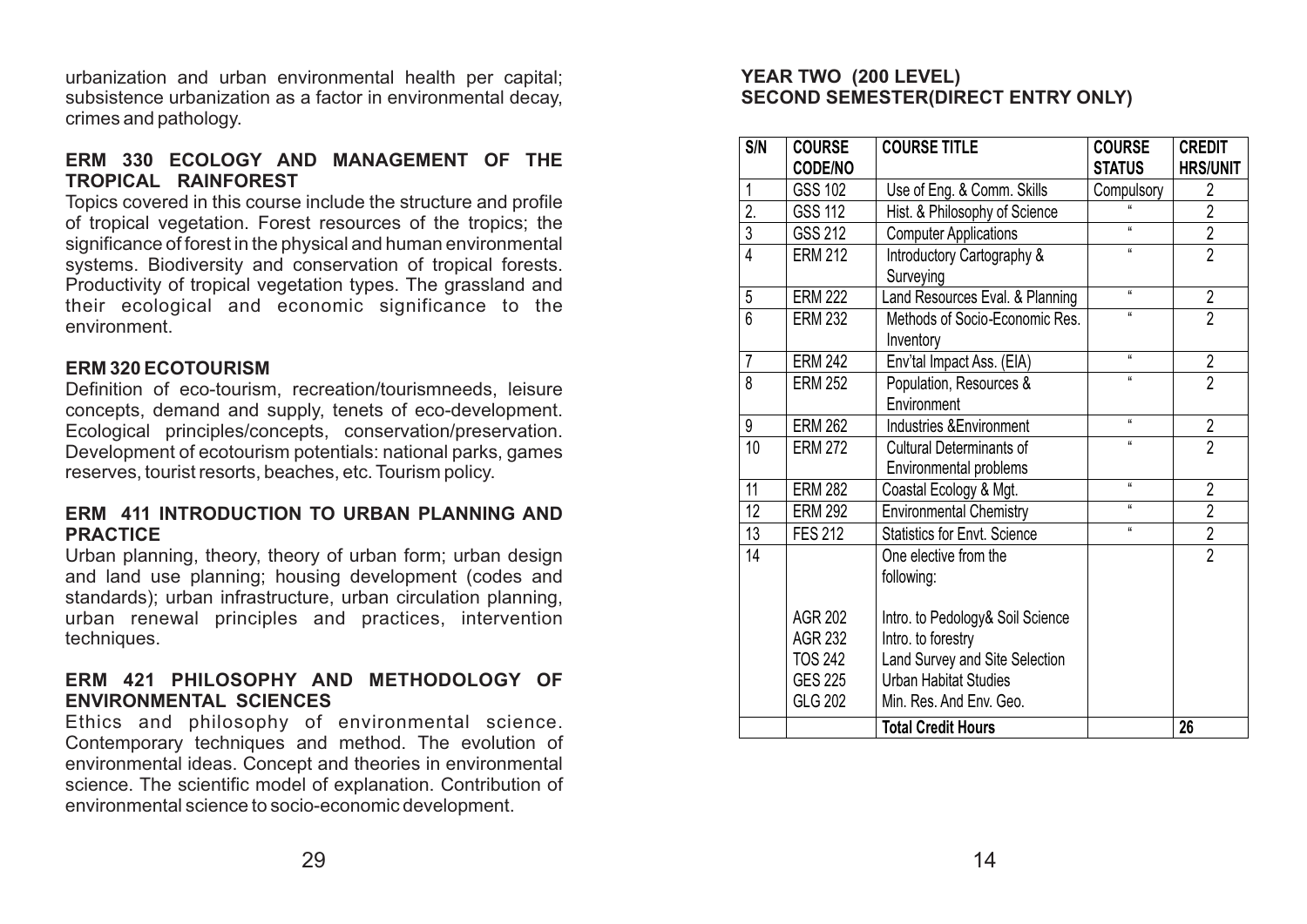# **YEAR THREE (300 LEVEL) FIRST SEMESTER (UME & DIRECT ENTRY)**

| S/N            | <b>COURSE</b><br>CODE/NO                           | <b>COURSE TITLE</b>                                                                                      | <b>COURSE</b><br><b>STATUS</b> | <b>CREDIT</b><br><b>HRS/UNIT</b> |
|----------------|----------------------------------------------------|----------------------------------------------------------------------------------------------------------|--------------------------------|----------------------------------|
| 1              | GSS 301                                            | Entrepreneurship Development I                                                                           | Compulsory                     | 2                                |
| $\overline{2}$ | <b>ERM 300</b>                                     | <b>Practical Fieldwork</b>                                                                               |                                | $\overline{2}$                   |
| 3              | <b>ERM 311</b>                                     | <b>Environmental Economics</b>                                                                           |                                | $\overline{2}$                   |
| 4              | <b>ERM 321</b>                                     | <b>Statistics for Environmental Scientist</b>                                                            | $\mathbf{u}$                   | $\overline{2}$                   |
| 5              | <b>ERM 331</b>                                     | Human Ecology                                                                                            | $\mathbf{u}$                   | $\overline{2}$                   |
| 6              | <b>ERM 341</b>                                     | <b>Environmental Law</b>                                                                                 | $\mathbf{u}$                   | $\overline{2}$                   |
| $\overline{7}$ | <b>ERM 351</b>                                     | <b>Valuation of Environmental Problems</b>                                                               | $\mathbf{u}$                   | $\overline{2}$                   |
| 8              | <b>ERM 361</b>                                     | Remote Sensing and Geographic<br>Information System (GIS)                                                | $\mathbf{u}$                   | $\overline{2}$                   |
| 9              | <b>ERM 371</b>                                     | <b>Participatory Research Methods</b>                                                                    | $\mathbf{u}$                   | $\overline{2}$                   |
| 10             | <b>ERM 381</b>                                     | Climate, Society and Environment                                                                         |                                |                                  |
| 11             | <b>ERM 391</b>                                     | <b>Urbanization &amp; Environment</b>                                                                    |                                |                                  |
| 12             |                                                    | One elective from the following:                                                                         |                                | 2                                |
|                | <b>ERM 310</b><br><b>ERM 320</b><br><b>ERM 330</b> | River Basin Management<br>Eco-tourism<br>Ecology and the Management of the<br><b>Tropical Rainforest</b> |                                |                                  |
|                |                                                    | <b>Total Credit Hours</b>                                                                                |                                | 20                               |

# **YEAR THREE (300 LEVEL) SECOND SEMESTER (UME & DIRECT ENTRY)**

| S/N | <b>COURSE</b><br><b>CODE/NO</b> | <b>COURSE TITLE</b>                       | <b>COURSE</b><br><b>STATUS</b> | <b>CREDIT</b><br><b>HRS/UNIT</b> |
|-----|---------------------------------|-------------------------------------------|--------------------------------|----------------------------------|
|     | GST 302                         | Entrepreneurship Development II           | Compulsory                     |                                  |
|     | <b>ERM 312</b>                  | <b>Student Industrial Work Experience</b> |                                |                                  |
|     |                                 | <b>Total Credit Hours</b>                 |                                |                                  |

environmental studies. Segment, point, raster GIS operational systems and subsystems. Data structures and acquisition sub-systems, database management (DBM), data presentation, data structure. Primary and secondary spatial data sources for GIS: Data input methods. Thematic and temporal data. Basic data entities, spatial referencing/Georeferencing, rastarization, interpolation, statistics. Spatial data modeling and decision making. Output presentation, application, and softwares.

# **ERM 371 PARTICIPATORY RESEARCH METHODS (PRM)**

The focus of this course is on basic concepts and principles. Direct observations; semi-structured interviews; participatory mapping and modeling; transect; time trends, etc. Optimal ignorance and triangulation. Applications of PRM in the following areas; analysis of agro-ecosystem forest management; production system; emergencies, disasters and impact assessment, socio-economic issues, etc.

### **ERM 381CLIMATE, SOCIETYAND ENVIRONMENT**

The focus here is on conceptualizing climate, society and environment. Climate-environment interaction. Climate as a resource, environment and society; ethics and obstacles to sustainability, climate and environmental components agriculture, water supply, energy, settlement, transportation and health. Climate and landscape change-urban effects on agriculture.

# **ERM 391 URBANIZATION AND ENVIRONMENT**

Topics covered in this course include definition of urbanization, processes of urbanization; positive and negative impacts of industrialization on urbanization and their effects on the urban environment; overcrowding of persons and houses in urban space and the consequences on urban environmental quality. Over-urbanization and pollution of the environment. The consequential effects of urban population explosion on infrastructure and the issue of urban services; hypertrophic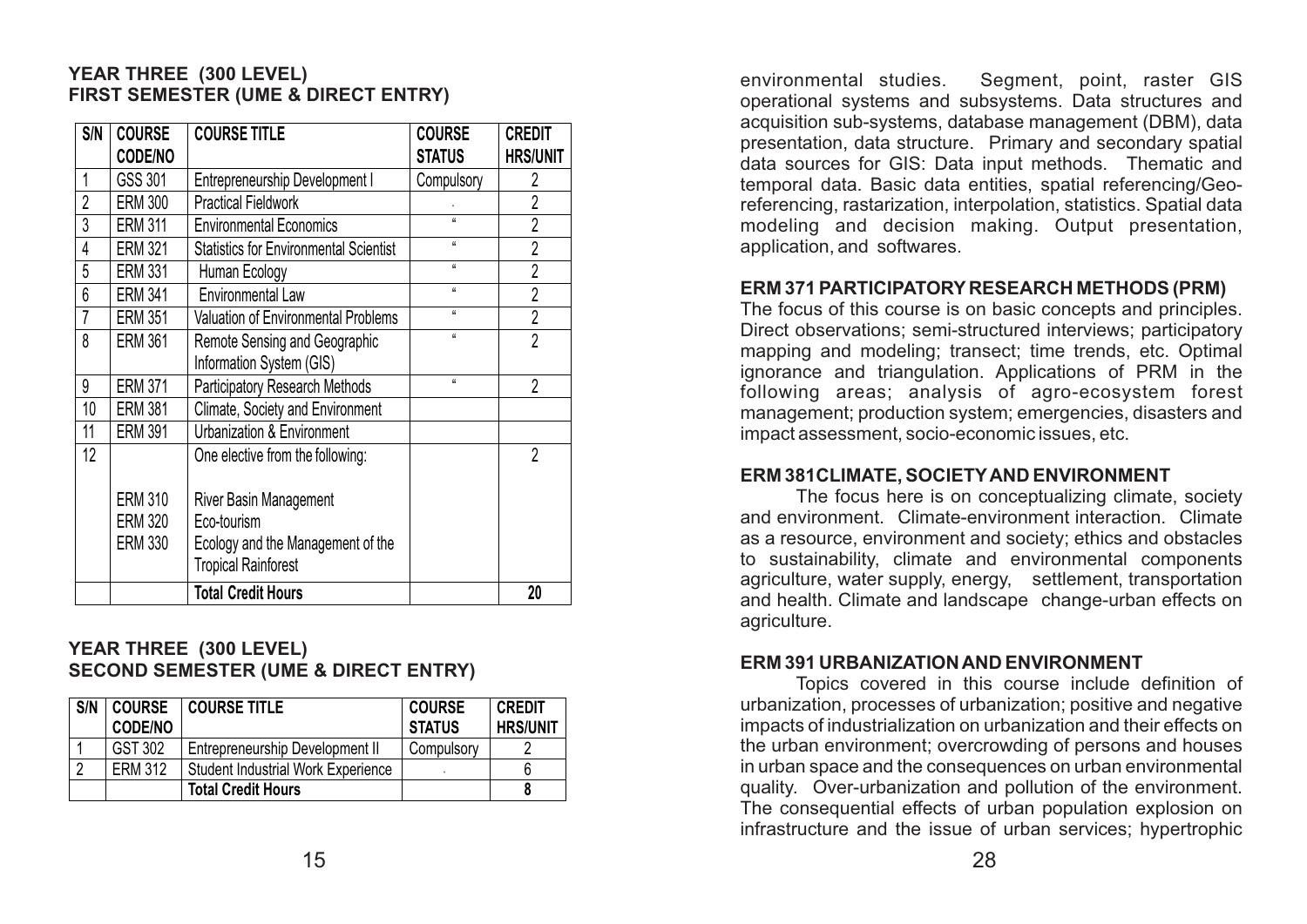# **ERM 360 AGRICULTURALECOLOGYOF THE TROPICS**

This course focuses on agricultural potentials of the tropical environment, ecological characteristics of tropic agriculture. Agriculture and natural resources management and conservation, indigenous system of tropical agriculture; biotechnology and environment; skills, pest control techniques; food processing and storage technologies, etc and their implications for the environment.

# **ERM 310 RIVER BASIN MANAGEMENT**

The drainage basin as an environmental unit. Drainage basin characteristics; topography, vegetation, soil, etc. Drainage network analysis, order, shape, length, bifurcation ratio, drainage density.

Drainage basin processes and their measurement; precipitation, infiltration, run-off, sediment etc. Human aspect of the drainage basin; politics, land use, social and economic development, etc. Watershed and watershed protection.

# **ERM 302 STUDENT INDUSTRIALWORK EXPERIENCE**

This programme is meant to equip the student with employability skills. The student is to identify an outfit for the exercise which last a whole semester.

# **ERM 361 REMOTE SENSING & GEOGRAPHIC INFORMATION SYSTEM (GIS)**

An introduction to geospatial information technology and the use of computers in geographical data processing, display and utilization. Basic features of different categories of computer. Introduction to Programme writing; word processing for document preparation; spread sheet activities for spread sheet analysis; database management systems for record storage and organization; worldwide web (internet) browsing for literature search/research; introduction to geographical information systems (GIS)' definition and principles, areas of application in geographical and

# **YEAR FOUR (400 LEVEL) FIRST SEMESTER (UME & DIRECT ENTRY)**

| S/N            | <b>COURSE</b><br><b>CODE/NO</b>  | <b>COURSE TITLE</b>                                                       | <b>COURSE</b><br><b>STATUS</b> | <b>CREDIT</b><br><b>HRS/UNIT</b> |
|----------------|----------------------------------|---------------------------------------------------------------------------|--------------------------------|----------------------------------|
| 1              | <b>ERM 411</b>                   | Introduction to Urban Planning &<br>Practice                              | Compulsory                     | 2                                |
| $\overline{2}$ | <b>ERM 421</b>                   | Philosophy & Methodology<br>οf<br><b>Environmental Sc.</b>                | $\mathbf{u}$                   | $\overline{2}$                   |
| 3              | <b>ERM 431</b>                   | Research Project I                                                        | a.                             | 3                                |
| 4              | <b>ERM 441</b>                   | Env. & Human Health                                                       | $\alpha$                       | $\overline{2}$                   |
| 5              | <b>ERM 451</b>                   | Regional Development in Petroleum<br>Producing Env.                       | a.                             | $\overline{2}$                   |
| 6              | <b>ERM 461</b>                   | <b>Tourism Impact Assessment</b>                                          | $\alpha$                       | $\overline{2}$                   |
| $\overline{7}$ | <b>ERM 471</b>                   | <b>Conservation Planning I</b>                                            | $\alpha$                       | $\overline{2}$                   |
| 8              | <b>ERM 410</b>                   | One elective from the<br>following:<br><b>Environmental Auditing</b>      |                                | $\overline{2}$                   |
|                | <b>ERM 481</b><br><b>ERM 491</b> | Agricultural & Environmental<br>Sustainability<br>Environmental Hydrology |                                |                                  |
|                |                                  | <b>Total Credit Hours</b>                                                 |                                | 17                               |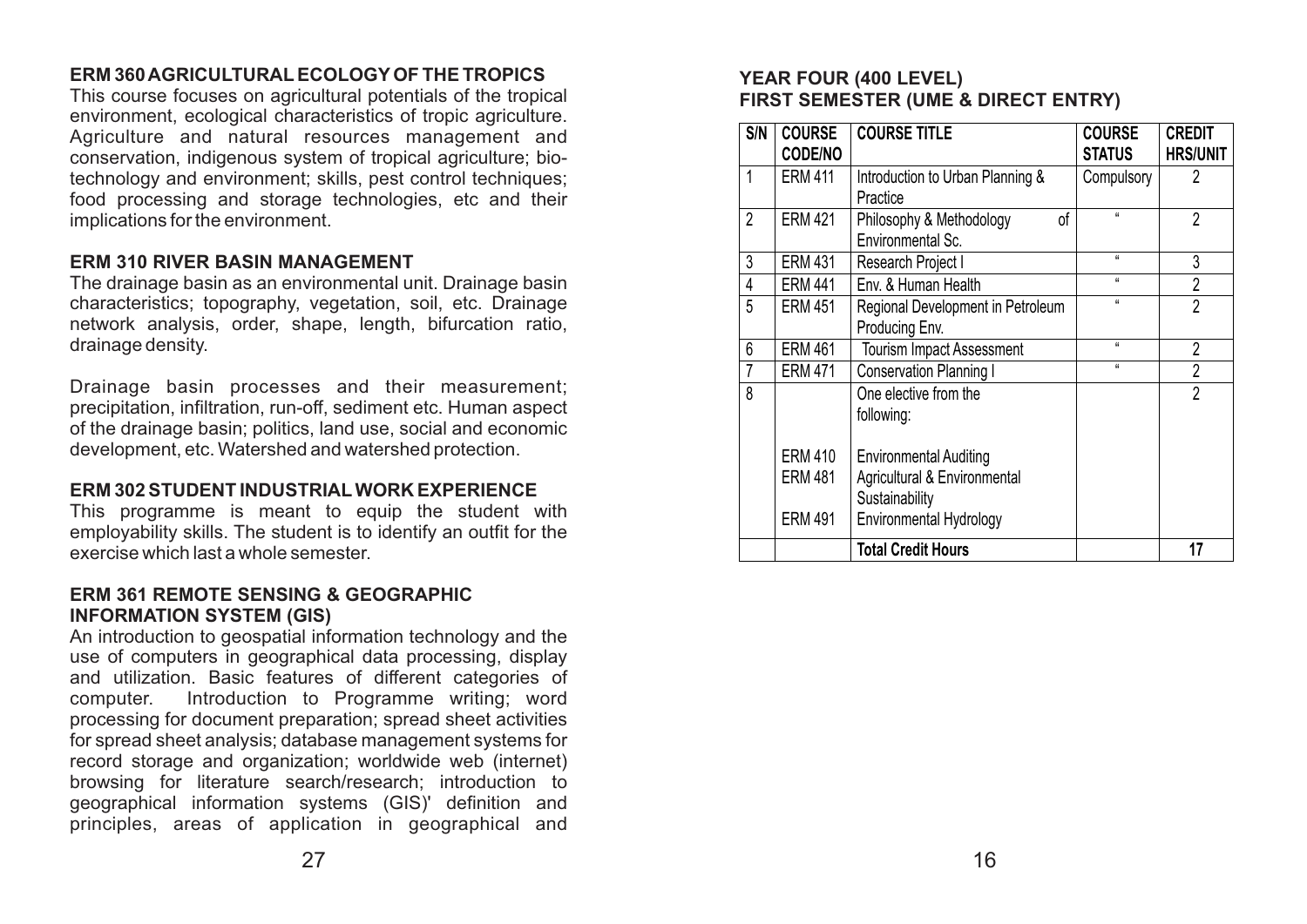# **YEAR FOUR (400 LEVEL) SECOND SEMESTER (UME & DIRECT ENTRY)**

| S/N | <b>COURSE</b><br><b>CODE/NO</b> | <b>COURSE TITLE</b>              | <b>COURSE</b><br><b>STATUS</b> | <b>CREDIT</b><br><b>HRS/UNIT</b> |
|-----|---------------------------------|----------------------------------|--------------------------------|----------------------------------|
|     | <b>ERM 412</b>                  | Systems Theory & the Environment | Compulsory                     | 2                                |
| 2   | <b>ERM 422</b>                  | Waste Management                 |                                | $\overline{2}$                   |
| 3   | <b>ERM 432</b>                  | Research Project II              | $\mathbf{u}$                   | 3                                |
| 4   | <b>ERM 442</b>                  | Ecosystem Restoration.           | $\mathbf{u}$                   | $\overline{2}$                   |
| 5   | <b>ERM 452</b>                  | <b>Environmental Hazards</b>     | $\mathbf{u}$                   | 2                                |
| 6   | <b>ERM 462</b>                  | <b>Conservation Planning II</b>  | $\mathbf{u}$                   | $\overline{2}$                   |
|     | <b>ERM 472</b>                  | <b>Environmental Education</b>   | $\mathbf{u}$                   | $\overline{2}$                   |
| 8   |                                 | One elective from the following: |                                | 2                                |
|     | <b>ERM 482</b>                  | <b>Tourism Resources</b>         |                                |                                  |
|     | <b>ERM 492</b>                  | Occupational Health & safety     |                                |                                  |
|     |                                 | <b>Total Credit Hours</b>        |                                | 17                               |

#### **ERM 341 ENVIRONMENTAL LAW**

Topics covered in this course include background to environmental law; international law and the environment development types and analysis, environmental laws in Nigeria; international and local laws related to the land, sea, air, nuclear test, biological weapons, industrialization, toxic waste, etc. The experiences of developed and developing countries e.g. practice of environmental law in Britain and U.S.A., The Third World with special reference to Nigeria. Environmental law and justice: case studies.

#### **ERM 351: VALUATION OF ENVIRONMENTALPROBLEMS**

Topics covered in this course include cost project and analysis of environmental problem. Appraising the economic impact of environmental degradation by type. Problems involved in assigning cost to environmental pollution and distribution of externalities. Effectiveness of using cost approaches to<br>manage environmental problems. Limitation of nonmanage environmental problems. renewable resources on the environment.

### **ERM 350 MAN AND THE BIOSPHERIC SYSTEMS**

Detailed study of carbon, nitrogen, phosphorus and sulfur cycles. Human activities/actions that stimulate, enhance, perturb or attenuate the cycles.

### **ERM 340 ENVIRONMENTALISM**

Topics covered in this course include background to environmental law; international law and the environment development types and analysis, environmental laws in Nigeria; international and local laws related to the land, sea, air, muclear test, biological weapons, industrialization, toxic waste, etc. The experiences of developed and developing countries e.g. practice of environmental law in Britain and U.S.A., The Third World with special reference to Nigeria. Environmental law and justice: case studies.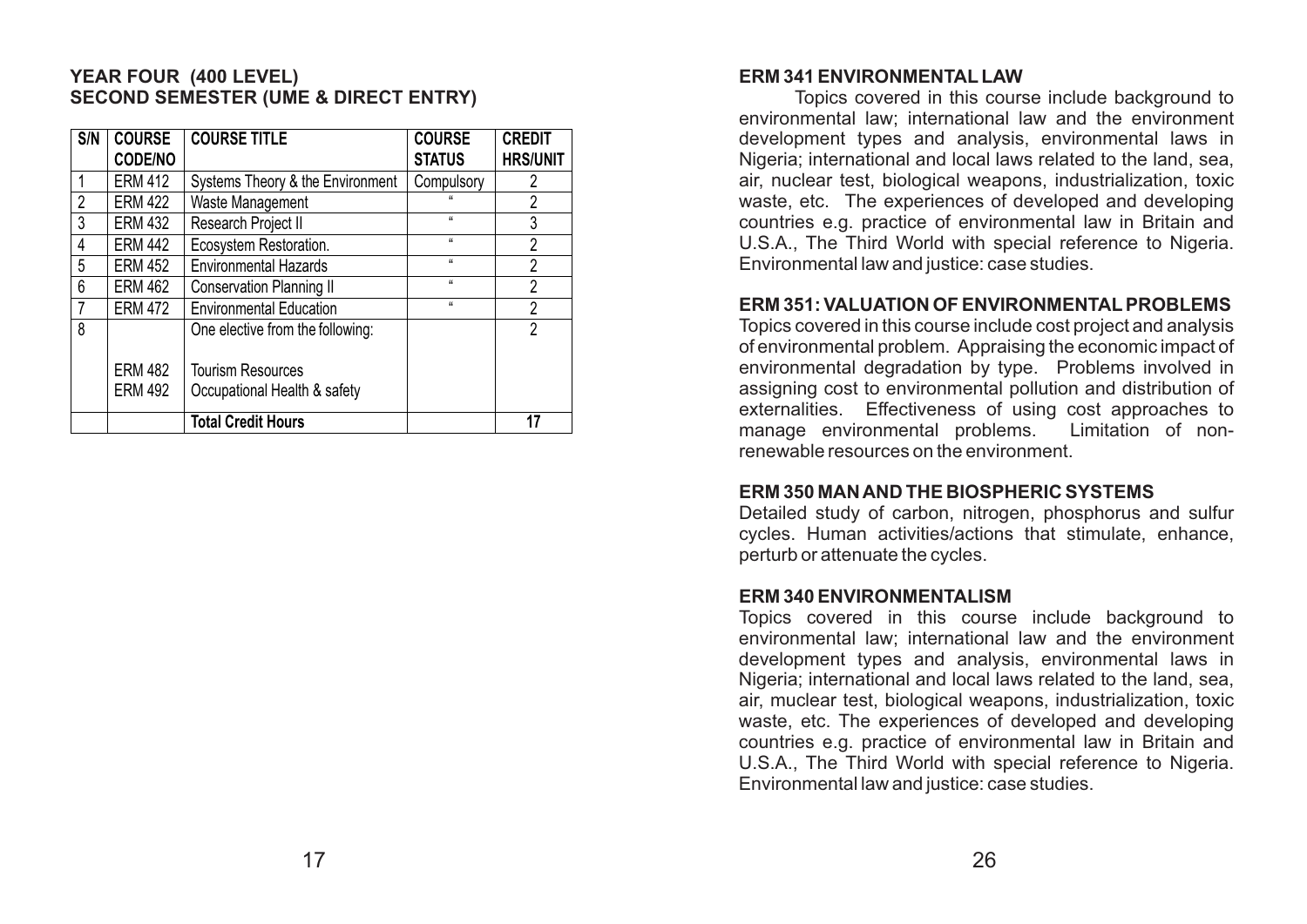#### **ERM 282 COASTALECOLOGYAND MANAGEMENT**

An introductory course to coastal ecology. Topics covered include definition of the subject matter of coastal ecology; principles, spatial scale and heterogeneity; characterization of the littoral, flora and fauna, the mangrove ecosystem fishery resources; nutrient cycling within the coastal zone; pollution and coastal ecosystems, coastal ecology and man.

# **ERM 311 ENVIRONMENTALECONOMICS**

The course covers topics such as definition, scope of environmental economics, recent issues and concerns on the environment, environmental regulation, measuring the cost of industrial and agricultural pollutant and garbage. Accounting for internalities in production, limitation of environmental economics.

# **ERM 321 STATISTICS FOR ENVIRONMENTALSCIENTIST**

The concern of this course is on meaning of statistics: The relevance of statistics; data collection and levels of measurement, frequency distribution; histogram, gives and polygons. Measures of central tendency and deviation, sampling techniques, analysis of point pattern; nearest neighbourhood and quadrat analysis. Chi-square  $(x^2)$ , analysis of variance, simple and multiple correlation and regression, time series.

# **ERM 331 HUMAN ECOLOGY**

The focus of this course is on human ecology as an intellectual tradition, its origin and applications, concept and models of human ecology in the analysis of man-nature relationships. The integrative nature and major components of human ecology, raw materials, mechanism of organization, adaptation and human ecology as a strategy for an approach to environmental resources management. Resources use in an ecological framework, adaptation pattern of the social structure to natural resources conditions.

### **COURSE CONTENTS**

#### **ERM 111 INTRODUCTION TO ENVIRONMENTAL SCIENCE**

An introduction to energy systems in the atmosphere, biosphere, hydrosphere lithosphere, current environmental issues; air pollution, erosion, drought, earthquakes, hurricanes, floods and other hazards. Approaches to environmental sciences; theory and practice: achievement and prospects. The significance of environmental science as field of study.

#### **ERM 121 MAN'S PHYSICALENVIRONMENT**

This course considers the composition and structure of the lithosphere, atmosphere and hydrosphere. Nature, distribution, evolution and significance of the first order relief form of the earth. The earth's radiation, atmospheric and oceanic circulation systems. Introduction to the cycling of matter and energy in ecosystem.

#### **ERM 131 ENVIRONMENTAL PERCEPTION AND BEHAVIOUR**

This course focuses on studies of the perceived environment; the role of human attitudes and evaluation of the way in which "known world"; is perceived. Types of environment: absolute/relative space. Mental map, spatial scheme. Perception of environmental hazards. Eliciting images via personal construct theory: cognitive bahaviourism and environmental psychology. Behaviour approaches to environment studies such as semantic differential and repertory grid. Sense of place and spatial planning.

# **ERM 141 S O C I A L O R G A N I Z AT I O N O F T H E ENVIRONMENT**

An introduction to society and culture, social institution and the environment, society: their evolution, customs, traditions, norms values, belief, etc. Major social institutions in contemporary Nigeria their interrelationship with the biophysical environment. Man's cultural relationship to the environment.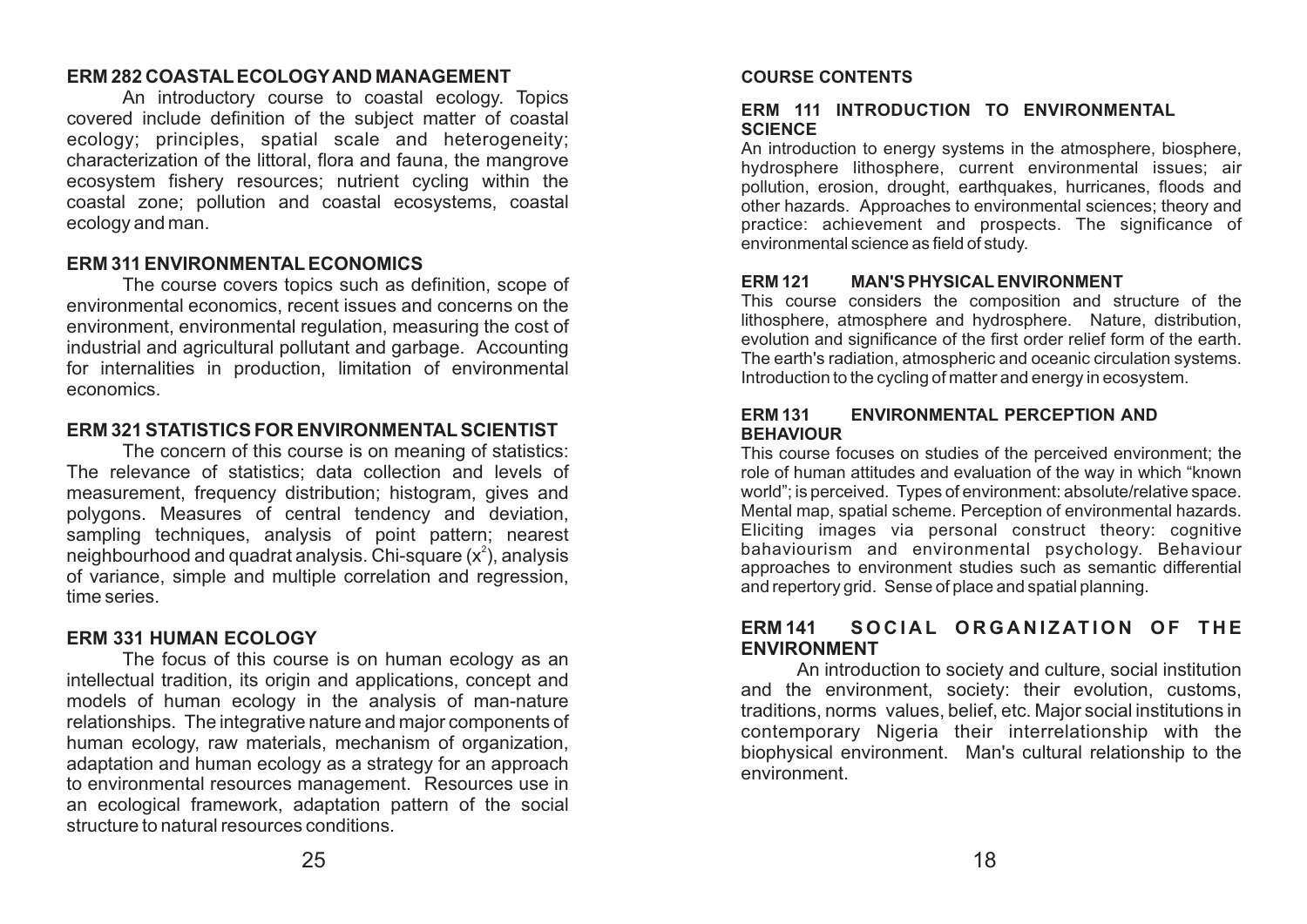# **ERM 151 NOISE AND THE ENVIRONMENT**

The con of this course is on Measurement of sound: Type of sound fields, controlling sounds: sources-fathreceiver, sound attenuation by barriers, vibration isolation, Noise control measures. Special noise in the environment (infrasound, impulse noise, sopic Boom Nang).Outdoor community Noise: Examples of community noise, transportation noise, aircraft noise, road traffic noise, railway noise, industrial noise, measurement and protection. Speech and hearing: effect of noise on people and animals, noise control laws and ordinances.

#### **ERM 161 ENVIRONMENTALGEOLOGY**

The attention of this course is on Earth's material: mineral and crystals. Physical and chemical properties of minerals. Structuralgeology: simple classification of the earth structure. Economic minerals: ore bodies, classification and origin; criteria for their exploitation. Nature, origin, and exploitation of petroleum and natural gasses in Nigeria, the impact of mineral exploitation on Nigerian environment.

#### **ERM 112 MAN AND ENVIRONMENTAL RESOURCES**

The scope of human environment and its relation to physical environment. World population; its distribution, patterns of growth and implication for resources. demographic characteristics of selected populations. Human habitation, environmental resources; the concept of resources, type of resources and their global distribution, relationship between resources and tertiary activities. Impact of human activities on the environment at varying levels of technology and population densities.

#### **ERM 122 INTRODUCTORY TECHNIQUES IN ENVIRONMENTAL SCIENCE**

Training is provided in a number of techniques such as sampling methods and the use of the computer Map work and mapping techniques in collecting and recording information.

#### **ERM 232 METHODS OF SOCIO-ECONOMIC RESOURCES INVENTORY**

The focus of this course is on collecting and managing information on socioeconomic factors of the environment. Design of socio-economic surveys, using a variety of typical cases to illustrate relevant environmental data and how they may be obtained in the field.

#### **ERM 242 ENVIRONMENTAL IMPACT ASSESSMENT**

The concern of this course is on approaches to environmental impact assessment (EIA); comprehensive and integrated assessment; content of the analysis. Methods of choosing units to be analysed. Data for impact assessment, sensitivity analysis. Impact projections; modeling; simulation, statistical analog. Adjustment experiment, empirical case studies.

### **ERM 262 INDUSTRIES AND THE ENVIRONMENT**

The focus of this course is on industrial growth, affluence and high mobility versus environmental health. The industrial and transportation health land scales; basic features and their impact on water, air, land, animal, vegetation and weather. Automobile emission and their effect on heath and other aspects of the environment. Automobile space demand and junk yards. Managing hazardous industrial and transportation wastes and toxic chemicals.

### ERM 272 CULTURAL DETERMINANTS OF **ENVIRONMENTALPROBLEMS**

The focus here is on social problems and environmental degradation, study of specific environmental problems in socio-cultural context. Environmental problems and problems of resources utilization in the context of related social institution such as economy, communication, development, politics, system of beliefs, rituals, etc. Case study of social problems and environmental degradation in Nigeria.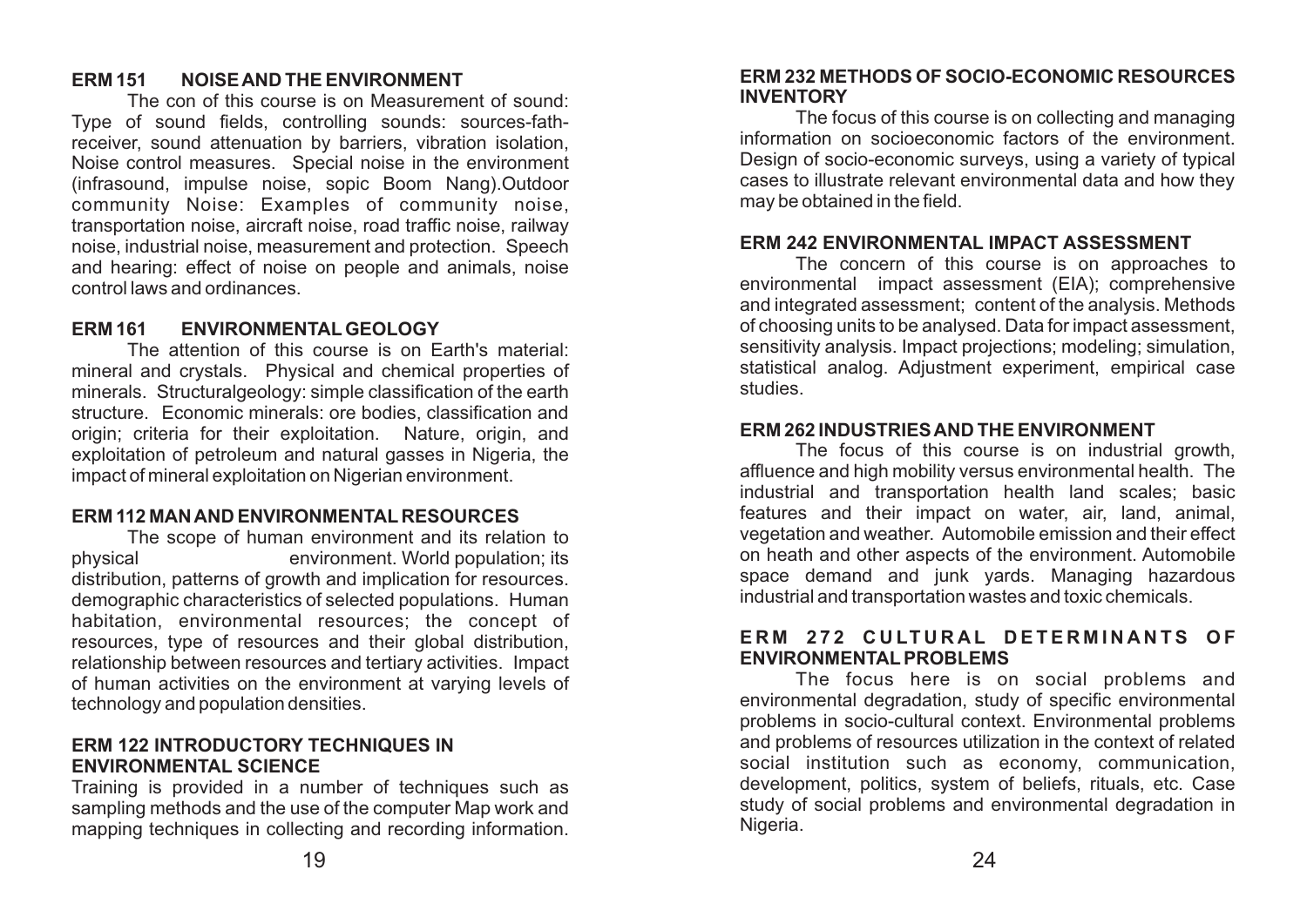#### **ERM 281 INTRODUCTION TO OCEANOGRAPHY**

This is an introductory course to oceanography. Topics covered include marine environment and marine organisms, current, waves, tides, physical properties of sea water; solar radiation, temperature, salinity, density, pressure, and their biological significance. Marine plankton and primary resources production, marine animals crustacean, cephalopods, reptiles, mammals, sea birds marine fish, fisheries and fisheries oceanography. Benthos and benthic communities; Intertidal environments. Oceanography and coastal zone management. United Nations Convention on the Law of the seas.

#### **ERM 291 INTRODUCTORYPHYSICAL METEOROLOGY**

An introductory course to physical metrology. The focus is on development and concepts of Energy; energy from fire, solar, thermal, atomic, radioactive; energy utilization, structure and conservation. The earth's budget, the role of energy in environmental systems.

# **ERM 212 INTRODUCTORY CARTOGRAPHY AND SURVEYING**

An introductory course to cartography and surveying with emphasis on: history of map making techniques; types of maps, drafting techniques and instruments, basic map compilation and design, construction, of physical and economic maps. Basic contour, profile, flow map, pie and bar graphs. Lettering, map scale and map projection techniques, linear and angular measurement, chain surveying, compass surveying, and rectangular co-ordinate system. The theodolite, leveling, transverse and elementary triangulation.

### **ERM 222 LAND RESOURCES EVALUATION & PLANNING**

The course deals with an examination of the nature of land resources, particular emphasis is given to resources in Nigeria and West Africa. The main themes are: methods of resources evaluation, resource utilization and resource conversation. The resources include; mineral resources, biotic, abiotic resources, water and energy resources.

Field surveys of physical and cultural landscapes involving the use of transects, base maps, photographic records, field notebook record, card/punch card. Measuring instrument and equipment or monitoring aspects of the environment .

# **ERM 132 SPATIALORGANIZATION OF SOCIETY**

Some basic concepts of spatial organization are considered: principles of spatial interaction, environmental consequences of human spatial interaction. Movement of food, labour, sickness and diseases.

# **ERM 142 RURALAND URBAN ENVIRONMENT**

The focus of this study is on nature and characteristics of the rural environment. Rural activities, economic and social which have direct or indirect relevance to the physical environment. Rural resources exploitation and the rural environment. Urban habitat as an environment type. The peculiar environmental problems of the urban area including congestion, waste disposal population, slum and squatter residences and their implication on human health and the environment itself.

### **ERM 152 FARMING SYSTEMS AND ENVIRONMENT**

The focus here is on origin and development of farming systems, characterization of farming systems, tropical farming systems and environment, physical environmental factors influencing tropical farming systems, socio-economic factors influencing tropical farming systems; contemporary environmental problems of farming systems; sustainable farming systems.

# **ERM 162 ENVIRONMENTALPHYSICS**

This course considers the development of energy: energy from fire, solar and terrestrial radiation; thermal energy; atomic radioactive energy. Energy structure, energy and the environmental system. Law of energy use and conservation. The earth's energy budget. The role of energy in environmental physics.